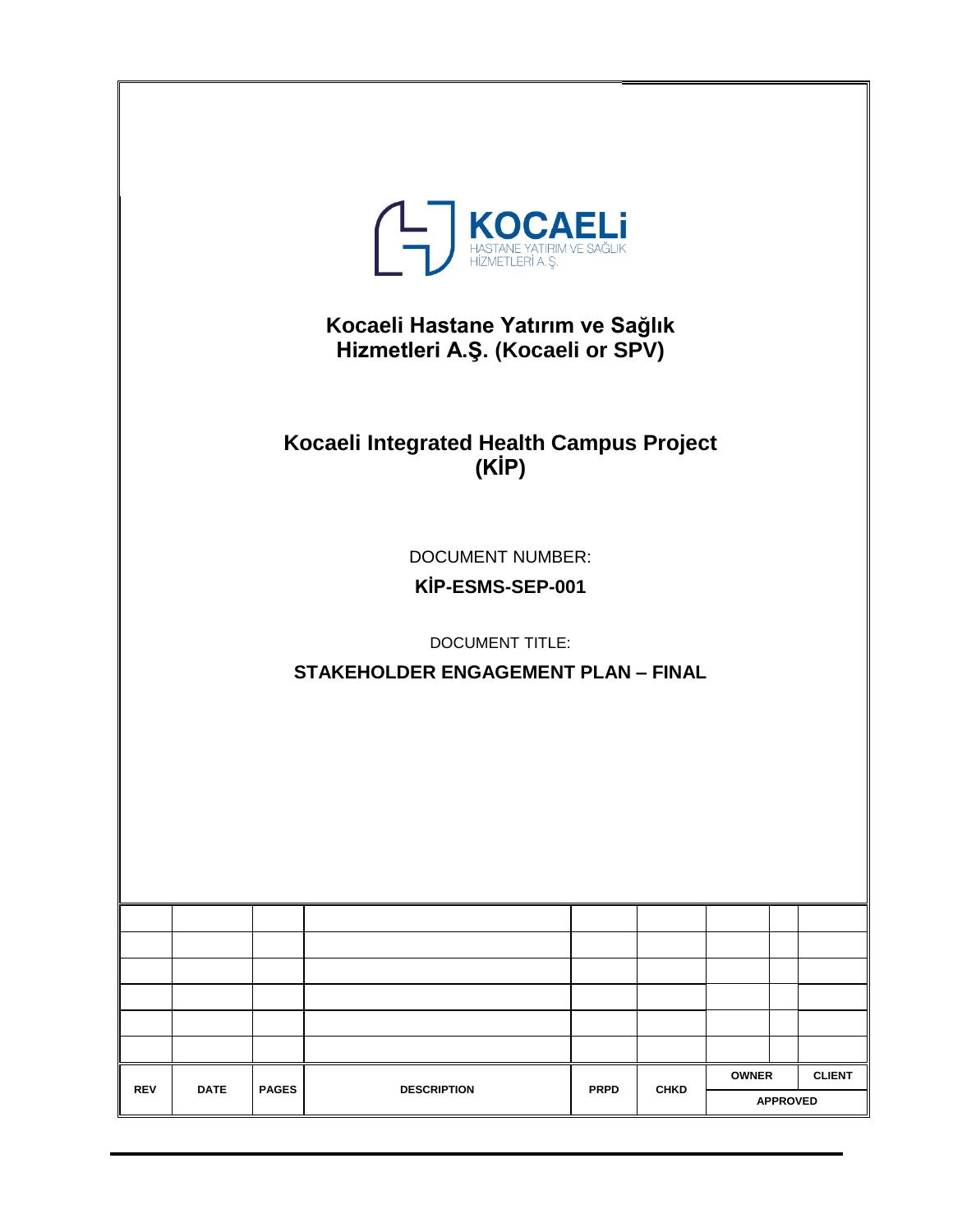#### <span id="page-1-0"></span>**PURPOSE SCOPE**

This Management Plan has been developed in accordance with SPV policies, with the commitments undertaken by SPV in the ESA, with the Turkish regulatory framework, with IFC Performance Standards, IFC General and Sector Specific EHS Guidelines, EBRD Performance Requirements and OPIC Environmental and Social Policy Statements and EDC. The purpose of the plan is to define the procedures for the implementation and management of relations with Stakeholder during the Project life cycle. This plan represents an integration and revision of the Stakeholder Engagement Plan included in the Environmental and Social Assessment study.

#### <span id="page-1-1"></span>**APPLICATION**

This management plan applies to the entire Project lifespan, including construction, commissioning and operation phases. It applies to construction work activities under the control of SPV, EPC Contractor and Subcontractors and to all KİP employees.

The Stakeholder Engagement Plan is a working document that will be revised and updated on an asneeded basis during the development of the Project, particularly following changes in Project activities, phases, stakeholder identification and engagement program.

#### <span id="page-1-2"></span>**DEFINITIONS**

| Kocaeli or SPV:                                                                | Kocaeli Hastane Yatırım ve Sağlık Hizmetleri A.Ş.                                                                                                                                                                                                                                                                                                           |
|--------------------------------------------------------------------------------|-------------------------------------------------------------------------------------------------------------------------------------------------------------------------------------------------------------------------------------------------------------------------------------------------------------------------------------------------------------|
| Kocaeli Integrated Health<br>Campus Project (or "KİP" or<br>simply "Project"): | Kocaeli Integrated Health Campus Project, being executed by SPV or its affiliates                                                                                                                                                                                                                                                                           |
| EPC Contractor (or simply<br>EPC):                                             | Gama - Türkerler Kocaeli Adi Ortaklığı & Gama Türkerler Dubai                                                                                                                                                                                                                                                                                               |
| Site Management:                                                               | All key managerial roles involved in the Construction Site management, mainly<br>referring to the EPC Contractor's personnel                                                                                                                                                                                                                                |
| <b>Environmental and Social</b><br>Management System (ESMS)                    | The complete set of documents (including but not limited to: policies, manuals, plans,<br>procedures, work instruction and records) developed to address, manage, monitor,<br>audit and review the environmental, social, health and safety aspects of the KİP,<br>aimed at mitigating potential ESHS risks and impacts and improving ESHS<br>performance   |
| Guidelines to EPC Contractor                                                   | Guidelines to EPC Contractor for the development of its own ESMS and associated<br>EPC Contractor Procedures appropriate to the nature and scale of the Project are<br>contained in SPV ESMS documentation. SPV ESMS documentation, identify also<br>minimum requirements and specific responsibilities for EPC Contractor in line with<br>the EPC contract |
| <b>Construction Site</b>                                                       | The Construction Site includes all areas impacted in any manner by the construction<br>activities.                                                                                                                                                                                                                                                          |
| <b>Environmental and Social</b><br>Management Plans (ESMPs)                    | Plans issued by SPV addressing significant Environmental and Social aspects (as<br>identified in the ESA) by defining specific management methods, mitigation<br>measures, monitoring activities, reporting, auditing and review.                                                                                                                           |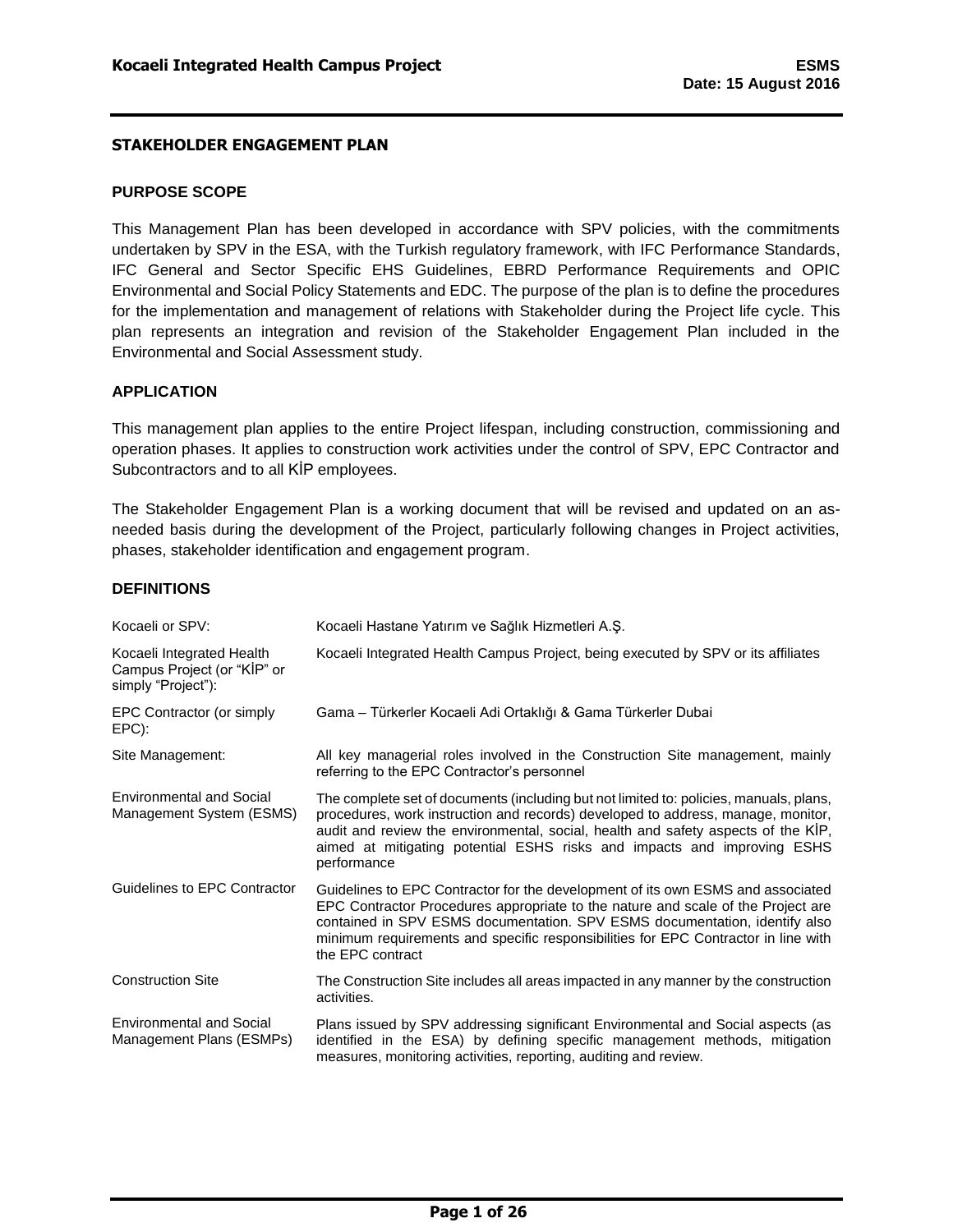| <b>EPC Contractor Procedure</b>   | A procedure to be prepared by EPC Contractor, to be used by EPC Contractor to<br>describe how the mitigation and monitoring measures/actions outlined in SPV<br>ESMPs are actually implemented.                                                                                                                                                                                                                                                               |
|-----------------------------------|---------------------------------------------------------------------------------------------------------------------------------------------------------------------------------------------------------------------------------------------------------------------------------------------------------------------------------------------------------------------------------------------------------------------------------------------------------------|
| Grievance                         | A grievance is a concern or a complaint raised by an individual or a group within<br>communities affected by company operations                                                                                                                                                                                                                                                                                                                               |
| Complainant                       | Complainant of a grievance can be an individual, a family, a group of people,<br>community groups, NGOs or local governments (as represented by muhtars of<br>villages/neighborhoods or mayors)                                                                                                                                                                                                                                                               |
| Affected Persons and<br>Community | An individual or a group within communities affected by company operations                                                                                                                                                                                                                                                                                                                                                                                    |
| Stakeholder                       | Persons or groups who are directly or indirectly affected by a project, as well as<br>those who may have interests in a project and/or the ability to influence its outcome,<br>either positively or negatively.                                                                                                                                                                                                                                              |
| Vulnerable group                  | The disadvantaged or vulnerable status of a group or individual can be due to race,<br>color, sex, language, religion, political or other opinion, national or social origin,<br>property, birth, or other status. Engagement activities have to ensure the<br>involvement of these groups, as they may be harder to reach out to and may be<br>directly and differentially or disproportionately affected by the Project impacts<br>because of their status. |

# <span id="page-2-0"></span>**ACRONYMS**

| KİP          | Kocaeli Integrated Health Campus Project          |
|--------------|---------------------------------------------------|
| <b>SPV</b>   | Kocaeli Hastane Yatırım ve Sağlık Hizmetleri A.Ş. |
| Golder       | Golder Associates Turkey Ltd. Sti.                |
| <b>BAT</b>   | Best Available Technology                         |
| <b>EBRD</b>  | European Bank for Reconstruction and Development  |
| <b>EDC</b>   | <b>Export Development Canada</b>                  |
| <b>EIA</b>   | <b>Environmental Impact Assessment</b>            |
| <b>EHS</b>   | Environmental, Health and Safety                  |
| <b>EPC</b>   | <b>Engineering Procurement and Construction</b>   |
| <b>EPRP</b>  | <b>Emergency Preparedness and Response Plan</b>   |
| ES           | <b>Environmental and Social</b>                   |
| <b>ESHS</b>  | Environmental, Social Health and Safety           |
| <b>ESA</b>   | <b>Environmental and Social Assessment</b>        |
| ESMP(s)      | Environmental and Social Management Plan(s)       |
| <b>ESMS</b>  | <b>Environmental and Social Management System</b> |
| <b>ESAP</b>  | <b>Environmental and Social Action Plan</b>       |
| EU           | European Union                                    |
| <b>GHG</b>   | Greenhouse Gas                                    |
| <b>GIIP</b>  | Good International Industry Practice              |
| HS (or OHS)  | (Occupational) Health and Safety                  |
| <b>IFC</b>   | International Finance Corporation                 |
| <b>ISO</b>   | International Organization for Standardization    |
| IFI          | International Finance Institutions                |
| <b>KPI</b>   | Key Performance Indicators                        |
| <b>OHSAS</b> | Occupational Health and Safety Assessment Scheme  |
| <b>OPIC</b>  | Overseas Private Investment Corporation           |
| <b>PAP</b>   | <b>Project Affected People</b>                    |
| <b>PR</b>    | Performance Requirement (issued by EBRD)          |
| <b>PS</b>    | Performance Standard (issued by IFC)              |
| <b>QRA</b>   | <b>Quantitative Risk Analysis</b>                 |
| <b>SEA</b>   | Stakeholder Engagement Activity                   |
| <b>SEP</b>   | Stakeholder Engagement Plan                       |
| <b>WHO</b>   | World Health Organization                         |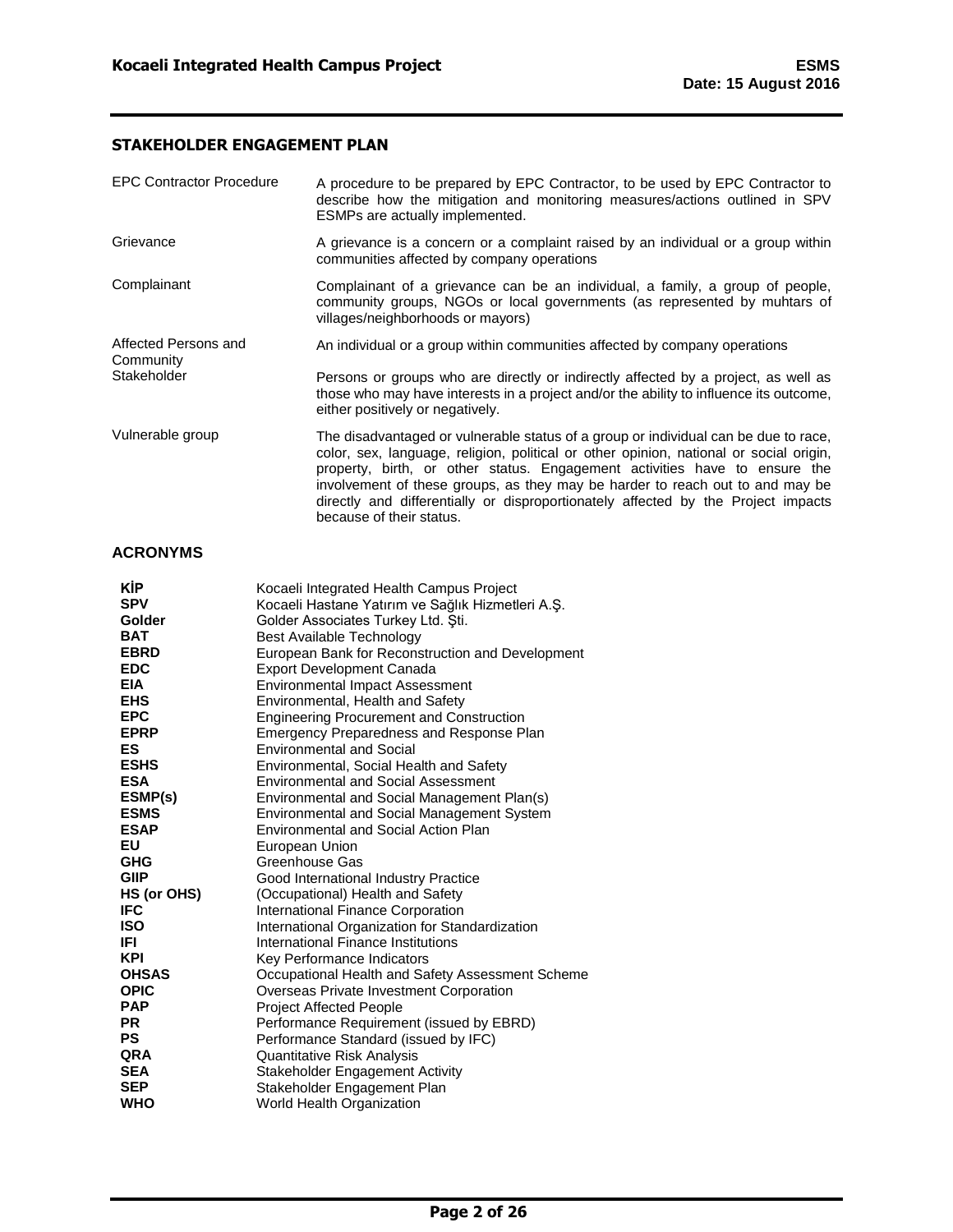# **TABLE of CONTENTS**

| 1.0 |        |  |
|-----|--------|--|
| 2.0 |        |  |
|     |        |  |
|     |        |  |
|     |        |  |
| 3.0 |        |  |
| 4.0 |        |  |
|     |        |  |
|     |        |  |
|     |        |  |
|     |        |  |
|     |        |  |
|     | B.     |  |
|     | C.     |  |
|     |        |  |
|     | F<br>F |  |
|     |        |  |
|     |        |  |
| 5.0 |        |  |
| 6.0 |        |  |
| 7.0 |        |  |
|     |        |  |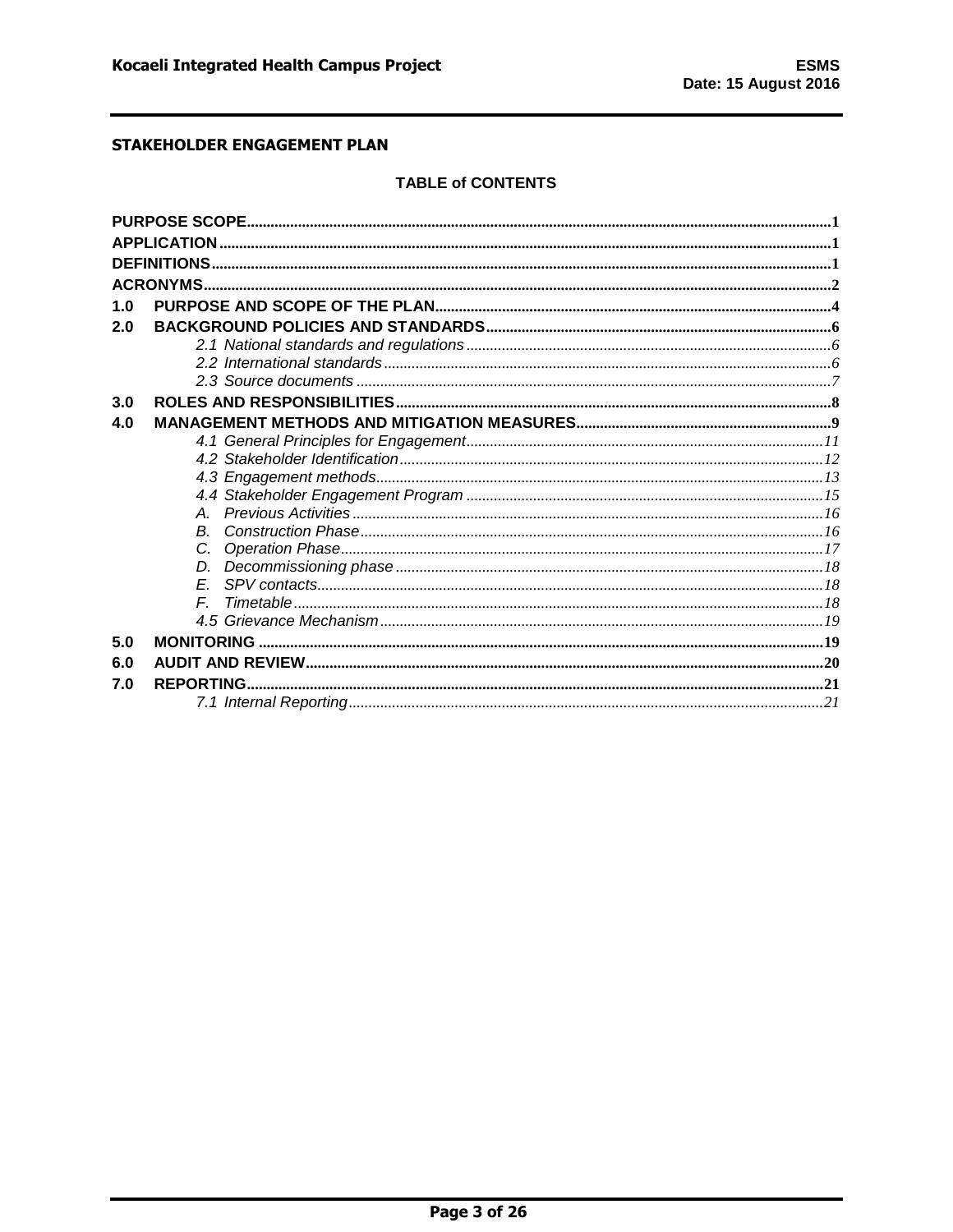### <span id="page-4-0"></span>**1.0 PURPOSE AND SCOPE OF THE PLAN**

This Management Plan has been developed in accordance with SPV policies, with the commitments undertaken by SPV in the ESA, with Turkish regulatory framework, with IFC Performance Standards (in Particular PS1), IFC General and Sector Specific EHS Guidelines, EBRD Performance Requirements (in particular PR10), OPIC Environmental and Social Policy Statements and EDC. Where no national regulation or international standard/guideline applies, it considers the adoption of Good International Industry Practices (GIIP).

The present document provides the principles, objectives and procedures to be followed by SPV to develop a strong and constructive relationship with stakeholders throughout the Project lifecycle, in line with SPV's Policy. This plan represents an integration and revision of the Stakeholder Engagement Plan included in the Environmental and Social Assessment study, submitted in January 2016.

Constructive engagement and continuous dialogue with Stakeholders is an essential part of good business practices and corporate responsibility, and is key to the success of any complex project such as the present one. Therefore, the objective of the SEP is to establish a general framework for building and maintaining positive relationships with Stakeholders in all the development aspects, through the implementation of engagement activities. In addition the Plan describes SPV's roles and responsibilities, as well as how are to be monitored and reported.

The overall objective of the SEP is to explain how the SPV is planning to engage with stakeholders through the course of the Project. The stakeholder engagement is a key activity within projects such as the present one, because it creates an open communication channel with stakeholders, it allows stakeholders to understand significant impacts of the Project and helps the Sponsor address local expectations and incorporate feedback in the project design, overall fostering the achievement of a sound and comprehensive project. SEP presents a plan for consultation designed to:

- Provide timely information about the project and its potential impacts to project affected people ("PAP") and other stakeholders;
- Provide opportunities to those groups to voice their opinions and concerns in a way that is most appropriate to their circumstances; and
- Provide an opportunity for feedback to, and discussion with, those settlements concerning measures proposed.
- Incorporating local knowledge during the entire Project life cycle, by taking in account bottom up information and feedback provided by local communities; and
- Timely and effectively responding to community concerns regarding the issues such as employment of the local workforce reserve in the construction and operation phases, disruption to daily life, safety issues, disturbances due to noise or dust, and other environmental and social issues.

Social Engagement must be performed according to a set of principles, which overarch all activities and provide general guiding standards to which SPV, the EPC Contractor, Subcontractor and other contractors must adhere in order to carry out an appropriate and effective process. The principles are outlined below: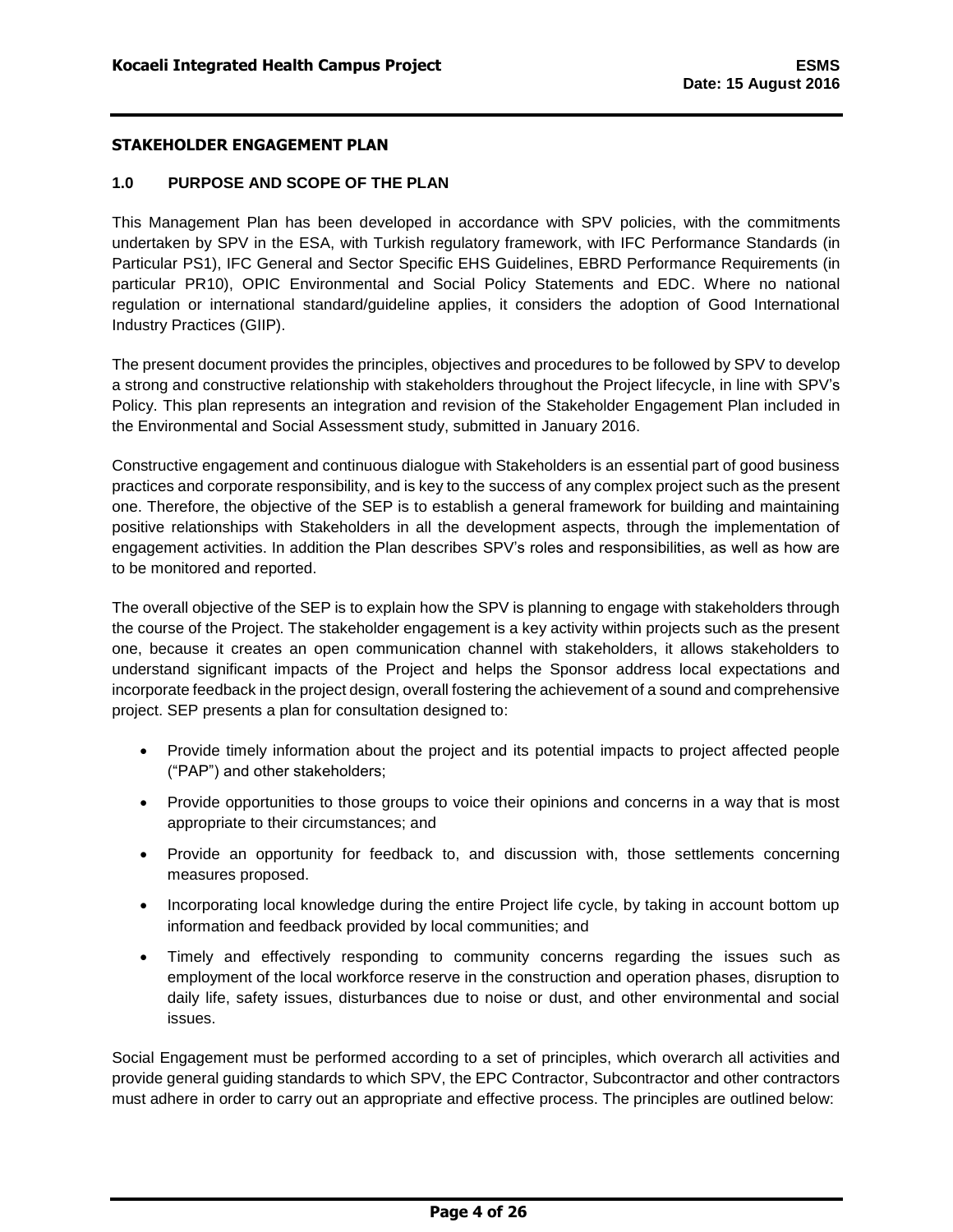- **Inclusive:** the SEP will ensure inclusiveness in the engagement with Stakeholders in representation of views, including women, vulnerable and minority groups.
- **Accountable:** SPV will incorporate Stakeholder feedback into the Project or program design, and report back to Stakeholders.
- **Appropriate:** SPV will provide information in a format and language which is readily understandable and tailored to the needs of the target Stakeholder groups.
- **Relevant:** In its engagement with the Stakeholders, SPV will be respect local traditions, customs, languages, timeframes and decision making processes.
- **Two-way:** SPV will establish a two-way dialogue with Stakeholders that will give both sides the opportunity to exchange views and information, to listen, and to have their views heard and addressed.
- **Proactive:** In order to avoid any potential risks that might arise in our dealings with the Stakeholder, SPV will be proactive in trying to manage such risks before they occur by offering opportunities for constructive dialogue.
- **Transparent:** SPV will engage with Stakeholders in an open process, with transparent purpose, goals, accountabilities, expectations and constraints. SPV will provide Stakeholders with meaningful information on relevant aspects of project activities.

These principles have to be followed during all engagements with Stakeholders and are applicable for all Project functions and contractors.

SPV ensures that the Plan will be implemented through the entire project cycle.

This Management Plan applies to normal operating conditions during the Site construction activities and does not specifically address any emergency situation and spill contingency.

The Stakeholder Engagement Plan is a working document that will be revised and updated on an asneeded basis during the development of the Project, particularly following changes in Project activities, phases, stakeholder identification and engagement program.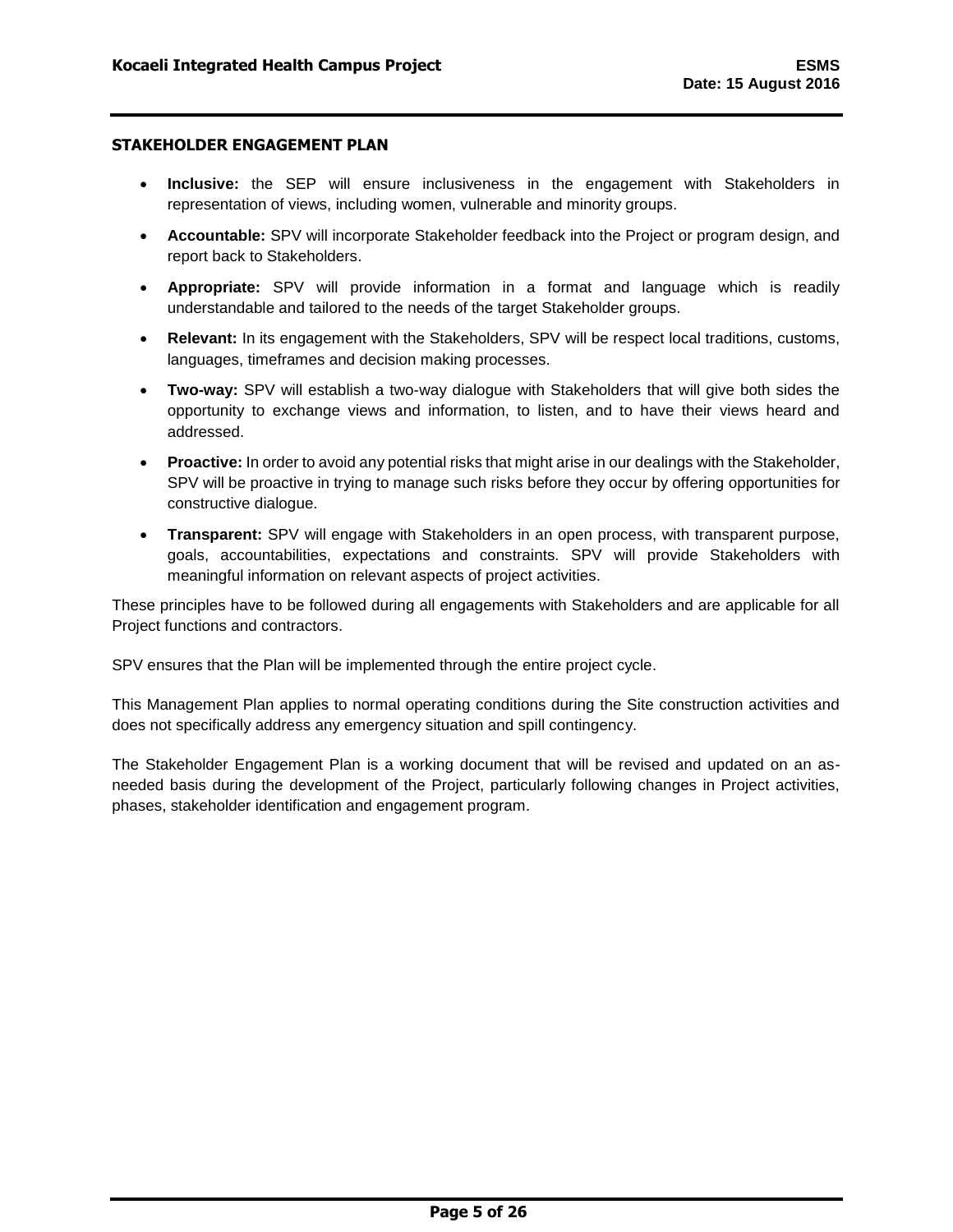# <span id="page-6-0"></span>**2.0 BACKGROUND POLICIES AND STANDARDS**

#### *2.1 National standards and regulations*

<span id="page-6-1"></span>The requirement to perform Stakeholder Engagement Activities during the EIA process in Turkey is defined by the Turkish Regulation on Environmental Impact Assessment (EIA) (OG No. 29186 dated 25.11.2014).

The KİP is legally exempt from the requirement of an official Environmental Impact Assessment process. Although the overall Project is legally exempt from the requirement of an official EIA process, an ESA study, which will be based on the latest design data in accordance with the pertinent international regulations and guidelines including a comprehensive assessment of certain environmental and social issues, is required by the International Finance Institutions which are EBRD, OPIC and EDC.

#### *2.2 International standards*

<span id="page-6-2"></span>Most IFI standards guideline documents require implementing project information disclosure and Stakeholder engagement activities. The present document has been prepared in accordance to the policies and standards listed in the table below.

| <b>Source</b>                                                     | <b>Document Title</b>                                                                                        |  |  |
|-------------------------------------------------------------------|--------------------------------------------------------------------------------------------------------------|--|--|
| The Equator Principles Association                                | The Equator Principles, June 2013                                                                            |  |  |
| IFC - International Finance Corp.                                 | <b>IFC Performance Standards (PS) and Guidance Notes (GN)</b>                                                |  |  |
| IFC - International Finance Corp.                                 | IFC PS1 and GN1: Assessment and Management of Environmental<br>and Social Risks and Impacts                  |  |  |
| IFC - International Finance Corp.                                 | <b>IFC PS2 and GN2: Labor and Working Conditions</b>                                                         |  |  |
| IFC - International Finance Corp.                                 | <b>IFC PS4 and GN4: Community Health, Safety, and Security</b>                                               |  |  |
| IFC - International Finance Corp.                                 | <b>IFC PS5 and GN5: Land Acquisition and Involuntary Resettlement</b>                                        |  |  |
| IFC - International Finance Corp.                                 | <b>IFC PS8 and GN8: Cultural Heritage</b>                                                                    |  |  |
| IFC - International Finance Corp. (2007)                          | Stakeholder Engagement: A good Practice Handbook for<br><b>Companies Doing Business in Emerging Markets</b>  |  |  |
| EBRD - European Bank for<br><b>Reconstruction and Development</b> | <b>EBRD PR1: Assessment and Management of Environmental and</b><br><b>Social Risks and Impacts</b>           |  |  |
| EBRD - European Bank for<br>Reconstruction and Development        | <b>EBRD PR2: Labor and Working Conditions</b>                                                                |  |  |
| EBRD - European Bank for<br><b>Reconstruction and Development</b> | <b>EBRD PR10: Information Disclosure and Stakeholder Engagement</b>                                          |  |  |
| <b>OPIC - Overseas Private Investment</b><br>Corporation          | <b>OPIC - Environmental and Social Policy Statement</b>                                                      |  |  |
| International Organization for<br>Standardization                 | ISO.<br>14001:2004<br>Environmental<br>$\sim$<br>systems<br>management<br>Requirements with guidance for use |  |  |
| <b>OHSAS Project Group</b>                                        | OHSAS 18001 - Occupational health and safety management systems<br>- Requirements                            |  |  |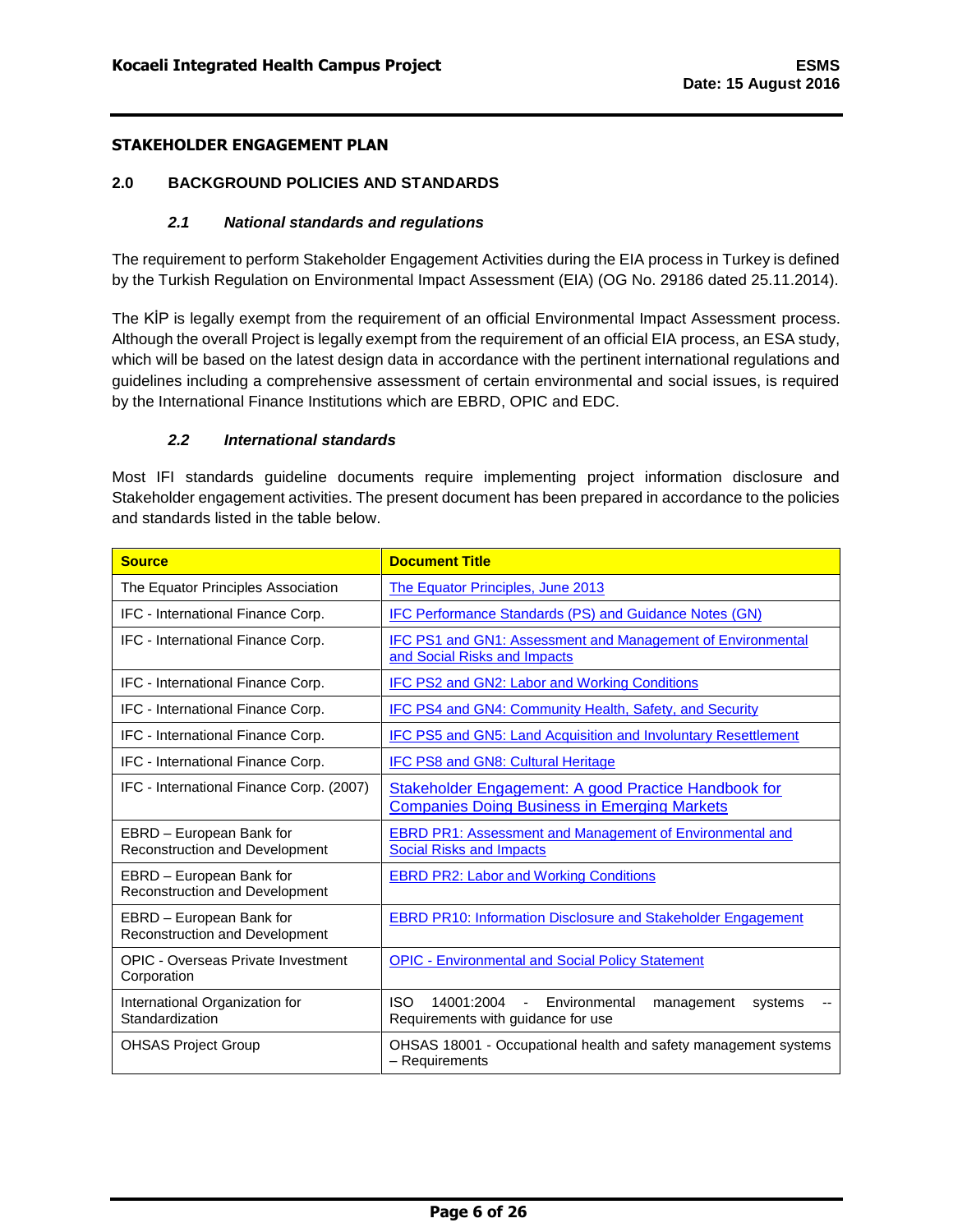#### *2.3 Source documents*

<span id="page-7-0"></span>This section presents source documents, i.e. documents where SPV commitments are sourced from and that are the trigger for the development and implementation of the ESMPs and in general of the ESMS documentation. They are in turn based on Turkish regulatory framework, EBRD Performance Requirements and IFC Performance Standard and Guidelines.

| <mark>∣ Document ID∶</mark> | <b>Document Title</b>                           |
|-----------------------------|-------------------------------------------------|
| ESA Report                  | Environmental Social Assessment (January, 2016) |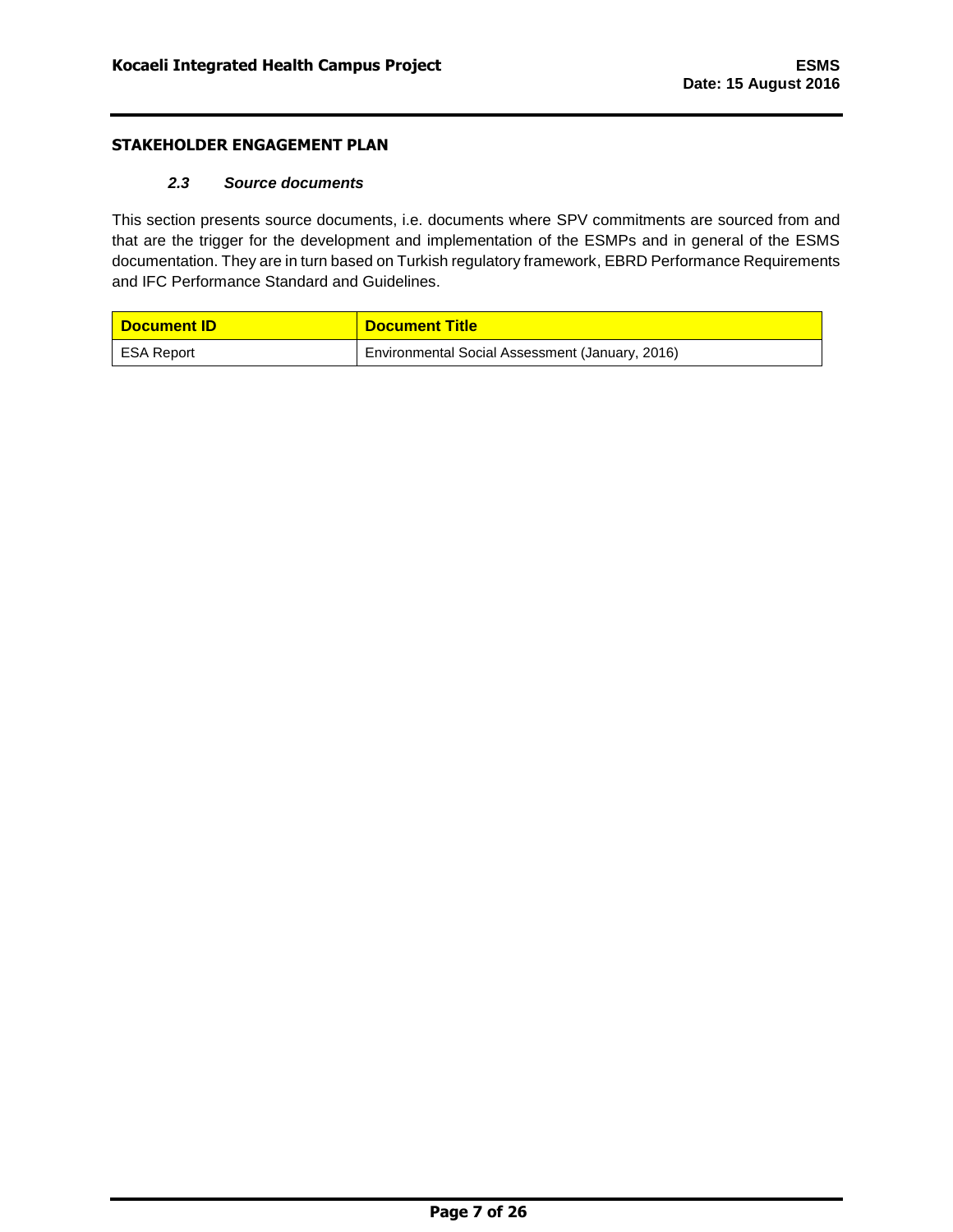#### <span id="page-8-0"></span>**3.0 ROLES AND RESPONSIBILITIES**

**SPV Management** has to ensure sufficient and qualified resources are allocated on an ongoing basis to achieve effective implementation of actions, measures and monitoring activities under SPV's responsibility. SPV Management is responsible for:

final approval of this Plan;

 taking appropriate actions to address major Non-Conformities, based on audit reports, performance monitoring reports and on HSE Manager proposed approach and actions.

**EPC Contractor and Subcontractors:** The establishment and implementation of the Stakeholder Engagement Plan is under the responsibility of SPV. The EPC Contractor are not allowed to implement engagement activities directly but have to collaborate with SPV within the framework of the Plan. SPV and EPC have to liaise regularly to discuss on status of activities and on emerging issues that should be included in engagement activities. If Stakeholder engagement activities must be implemented in collaboration with the EPC Contractor, the CRO will liaise with EPC to discuss on planned activities and level of collaboration needed.

The EPC Contractor have to report to SPV on a periodic basis regarding general activities progress so that the information can be disclosed to Stakeholders during the planned activities.

Reports have to be submitted to SPV on a six monthly basis and have to contain the following information:

 Progress on the Project, including statistics, description of phases completed and milestones planned in the phase;

Information and data on workers' grievances, as detailed in the Grievance Mechanism Procedure and Employment and Procurement Plan.

**Community Relation Officer (CRO):** the Community Relation Officer is appointed for the overall implementation of the social management activities of the Project. He/she reports to the Construction Director and is responsible for the implementation and management of the SEP and in this respect acts as an interface between SPV, EPC Contractor and the Local Community. The CRO is responsible for implementing and organizing engagement activities described in this plan. The CRO is also responsible of monitoring the Plan implementation and of proposing corrective actions and reports to the HSE management. The CRO is furthermore responsible for:

ensuring that this procedure is up to date and appropriate to the nature and scale of the KİP;

 proposing to Construction Director, if necessary, amendments and/or updates to this procedure and issuing revisions;

**Construction Director** is responsible for: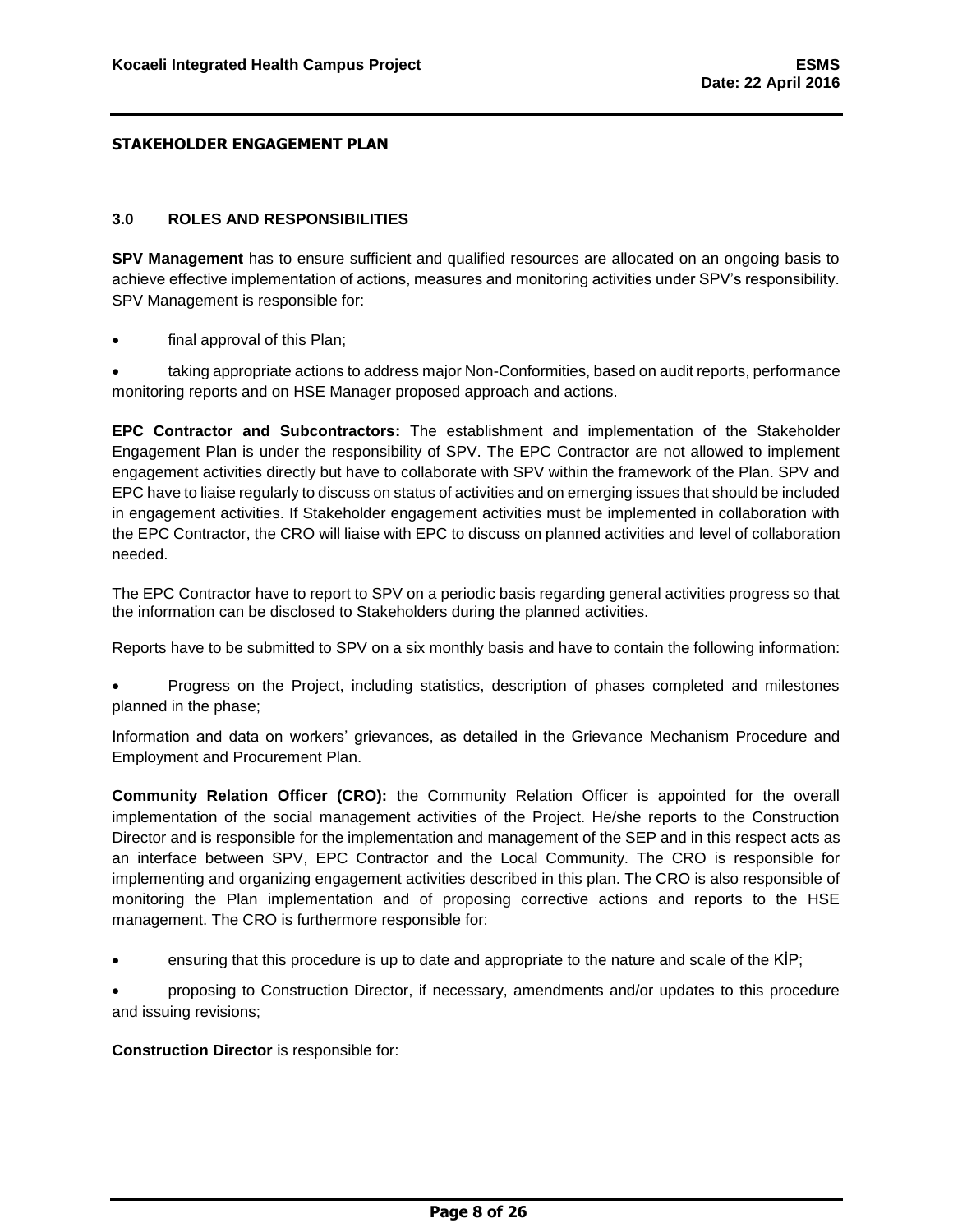proposing to SPV Management, if necessary, amendments and/or updates to this procedure and issuing revisions;

 coordinating the involvement of SPV Management in organizing engagement activities if and when necessary;

- participating in Stakeholder Engagement Activities if and when necessary; and
- ensuring the CRO is provided the resources for performing the duties assigned to her/him.

#### **HSE Manager – SPV** is responsible for:

- programming inspections and audit activities to ensure the correct implementation of this Plan;
- addressing Non-Conformities through the definition of Preventive/Corrective actions;
- bringing major Non-Conformities immediately to the attention of SPV Management.

**HSE Manager EPC** support and advice the CRO on an "as needed" basis and based on their competences. Moreover, they are responsible for:

 Establishing an inspection/audit scheme and review the results of inspections/audits and identify any issues and deficiencies, to be brought to the attention of the management;

Providing advice to the Community Relations Officer on an as-needed basis.

#### <span id="page-9-0"></span>**4.0 MANAGEMENT METHODS AND MITIGATION MEASURES**

The establishment and implementation of a Stakeholder Engagement Plan for Projects of this type is required according to the standards of International Financing Institutes. In addition the commitment to build strong relations with local communities is found in the Project ESA, which considers it a measure to address, manage and mitigate social impacts identified throughout the study. The list of requirements and commitments is presented in the table below.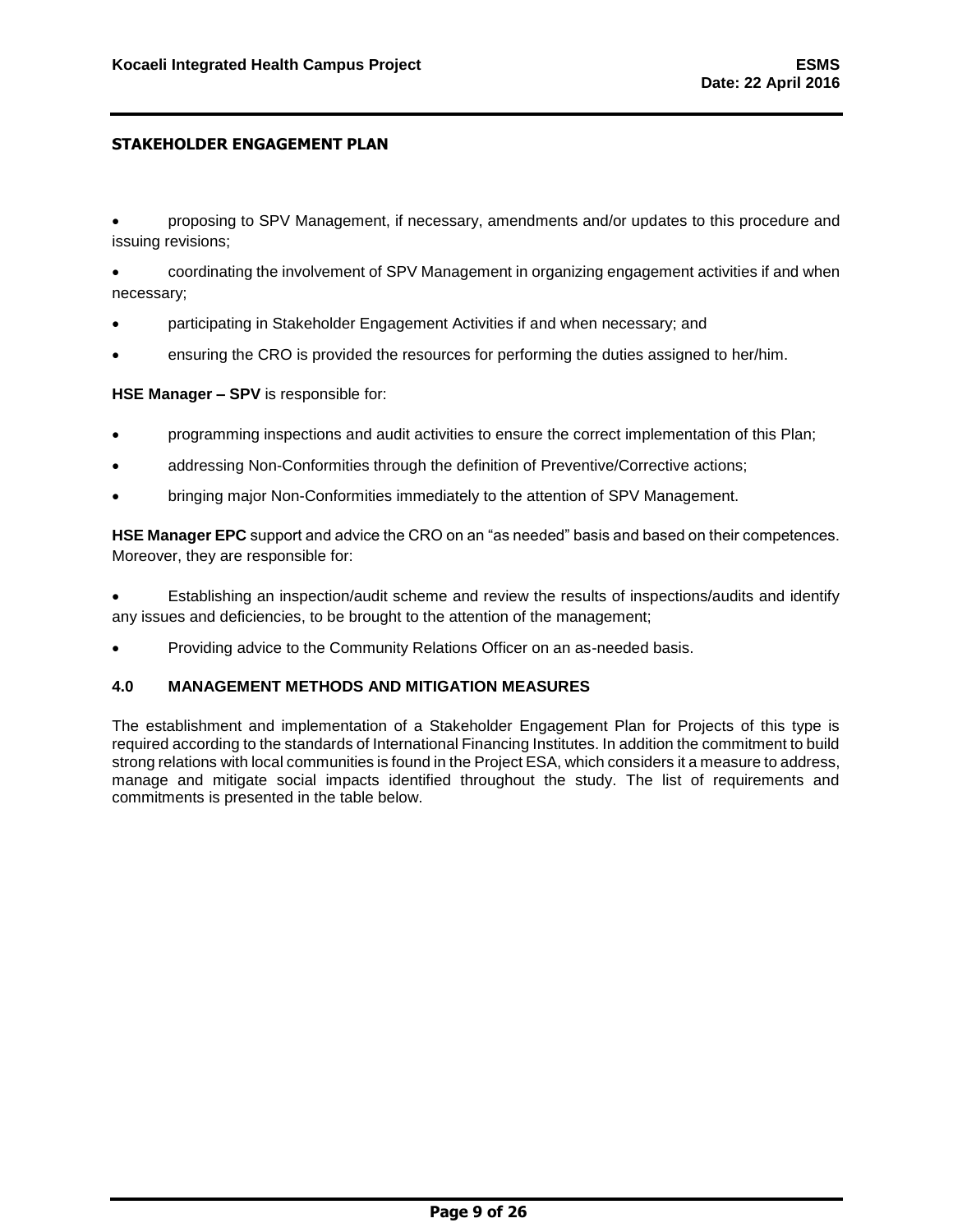| ID.           | Source doc.                                           | <b>Mitigation Action/Measure description</b>                                                                                                                                                                                                                                                                                                                                                                                                                                                                                                                                                                                                                                                                                                                                                                                                                                                                                                                                                                                                                                                                                                                                                                                                                                                                                                                                                                                                                                                                                                                                                                                                              | Frequency/<br><b>Timing</b>                 | KPI  | Target/<br><b>Acceptance</b><br>criteria                                                             | <b>Responsibilities</b> |
|---------------|-------------------------------------------------------|-----------------------------------------------------------------------------------------------------------------------------------------------------------------------------------------------------------------------------------------------------------------------------------------------------------------------------------------------------------------------------------------------------------------------------------------------------------------------------------------------------------------------------------------------------------------------------------------------------------------------------------------------------------------------------------------------------------------------------------------------------------------------------------------------------------------------------------------------------------------------------------------------------------------------------------------------------------------------------------------------------------------------------------------------------------------------------------------------------------------------------------------------------------------------------------------------------------------------------------------------------------------------------------------------------------------------------------------------------------------------------------------------------------------------------------------------------------------------------------------------------------------------------------------------------------------------------------------------------------------------------------------------------------|---------------------------------------------|------|------------------------------------------------------------------------------------------------------|-------------------------|
| <b>SEP-01</b> | IFC-PS1 §01<br>EBRD PR1<br>EBRD PR10                  | An effective Environmental and Social Management System (ESMS) is a dynamic and continuous process<br>initiated and supported by management, and involves engagement between SPV, its workers, local<br>communities directly affected by the project (the Affected Communities) and, where appropriate, other<br>stakeholders.                                                                                                                                                                                                                                                                                                                                                                                                                                                                                                                                                                                                                                                                                                                                                                                                                                                                                                                                                                                                                                                                                                                                                                                                                                                                                                                            | Throughout<br>entire project<br>life cycle  |      | N.A. SEP up to date                                                                                  | SPV                     |
| <b>SEP-02</b> | IFC-PS1 §27,<br>ESA 6.0<br>EBRD PR10                  | SPV will develop and implement a Stakeholder Engagement Plan that is scaled to the project risks and<br>impacts and development stage, and be tailored to the characteristics and interests of the Affected<br>Communities. Where applicable, the Stakeholder Engagement Plan will include differentiated measures to<br>allow the effective participation of those identified as disadvantaged or vulnerable. When the stakeholder<br>engagement process depends substantially on community representatives, SPV will make any reasonable<br>effort to verify that such persons do in fact represent the views of Affected Communities and that they can<br>be relied upon to faithfully communicate the results of consultations to their constituents.                                                                                                                                                                                                                                                                                                                                                                                                                                                                                                                                                                                                                                                                                                                                                                                                                                                                                                 | Throughout<br>entire project<br>life cycle  | N.A. | <b>SEP</b><br>developed and<br>implemented<br>effectively<br>All affected<br>communities<br>involved | SPV                     |
| $SEP-03$      | IFC-PS1 §29,<br>$ESA - 6.0$<br>and $9.0$<br>EBRD PR10 | Disclosure of relevant project information helps Affected Communities and other stakeholders understand<br>the risks, impacts and opportunities of the project. SPV will provide Affected Communities with access the<br>relevant information on: (i) the purpose, nature, and scale of the project; (ii) the duration of proposed project<br>activities; (iii) any risks to and potential impacts on such communities and relevant mitigation measures;<br>(iv) the envisaged stakeholder engagement process; and (v) the grievance mechanism.                                                                                                                                                                                                                                                                                                                                                                                                                                                                                                                                                                                                                                                                                                                                                                                                                                                                                                                                                                                                                                                                                                           | Throughout<br>entire project<br>life cycle  | N.A. | Relevant<br>project<br>information<br>disclosed                                                      | SPV                     |
| $SEP-04$      | IFC-PS1 §30<br>EBRD PR10                              | When Affected Communities are subject to identified risks and adverse impacts from a project, SPV will<br>undertake a process of consultation in a manner that provides the Affected Communities with opportunities<br>to express their views on project risks, impacts and mitigation measures, and allows SPV to consider and<br>respond to them. The extent and degree of engagement required by the consultation process should be<br>commensurate with the project's risks and adverse impacts and with the concerns raised by the Affected<br>Communities. Effective consultation is a two-way process that should: (i) begin early in the process of<br>identification of environmental and social risks and impacts and continue on an ongoing basis as risks and<br>impacts arise; (ii) be based on the prior disclosure and dissemination of relevant, transparent, objective,<br>meaningful and easily accessible information which is in a culturally appropriate local language(s) and<br>format and is understandable to Affected Communities; (iii) focus inclusive engagement on those directly<br>affected as opposed to those not directly affected; (iv) be free of external manipulation, interference,<br>coercion, or intimidation; (v) enable meaningful participation, where applicable; and (vi) be documented.<br>SPV will tailor its consultation process to the language preferences of the Affected Communities, their<br>decision-making process, and the needs of disadvantaged or vulnerable groups. If SPV have already<br>engaged in such a process, they will provide adequate documented evidence of such engagement. | Throughout<br>entire project<br>life cycle  | N.A. | Consultation<br>process in<br>place when the<br>case                                                 | SPV                     |
| $SEP-05$      | IFC-PS1 §36,<br>ESA - App. N<br>EBRD PR10             | SPV will provide periodic reports to the Affected Communities that describe progress with implementation<br>of the project Action Plans on issues that involve ongoing risk to or impacts on Affected Communities and<br>on issues that the consultation process or grievance mechanism have identified as a concern to those<br>Communities. If the management program results in material changes in or additions to the mitigation<br>measures or actions described in the Action Plans on issues of concern to the Affected Communities, the<br>updated relevant mitigation measures or actions will be communicated to them. The frequency of these<br>reports will be proportionate to the concerns of Affected Communities but not less than annually.                                                                                                                                                                                                                                                                                                                                                                                                                                                                                                                                                                                                                                                                                                                                                                                                                                                                                             | On a yearly<br>basis during<br>construction | N.A. | Periodic<br>reporting<br>system for the<br>affected<br>communities in<br>place                       | SPV                     |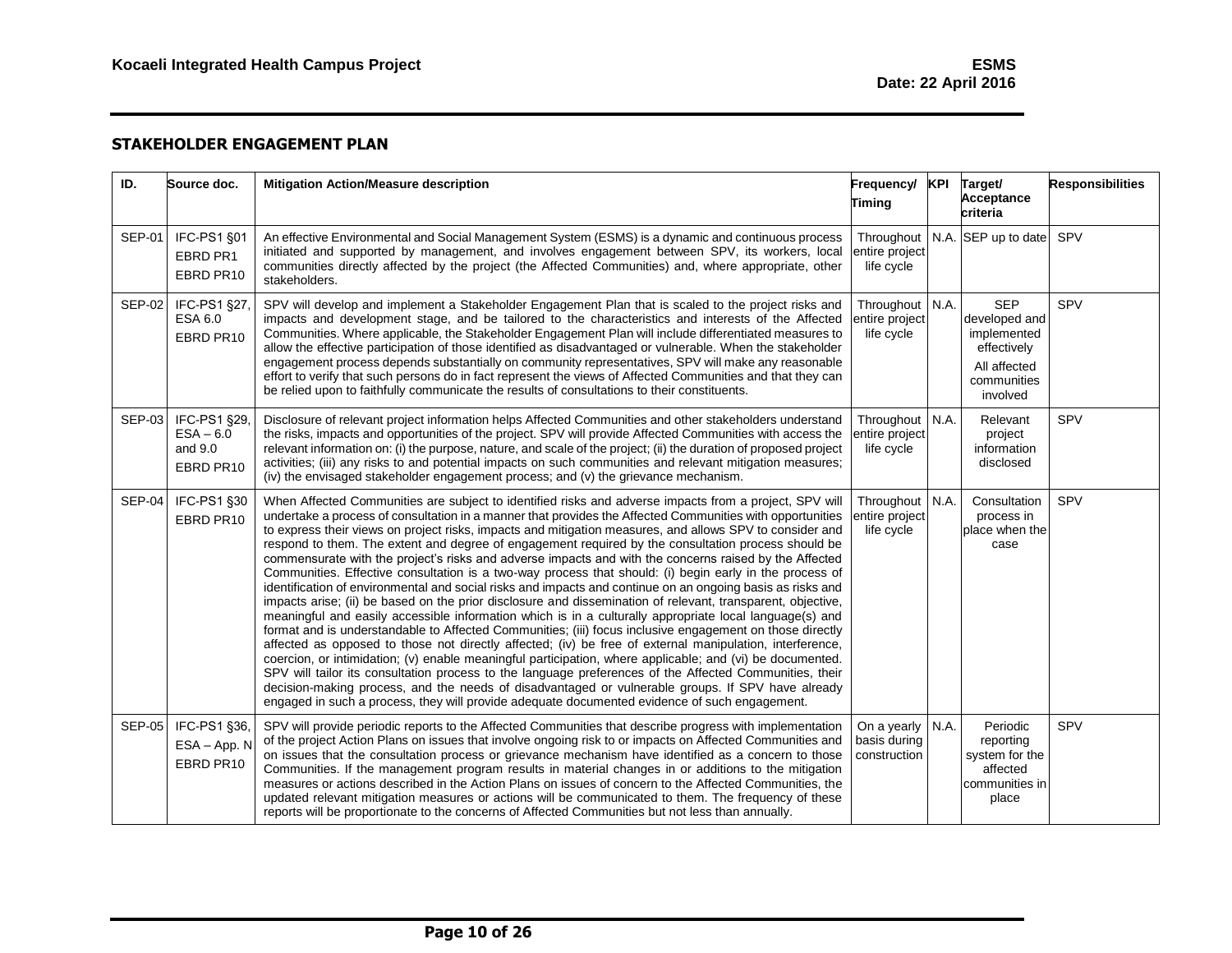#### *4.1 General Principles for Engagement*

<span id="page-11-0"></span>The results of stakeholder engagement has been integrated into the specialist environmental and social baseline studies undertaken for the ESA. Stakeholder issues will be considered in the ESA and in the Project planning and design.

Stakeholder engagement during the ESA will include a minimum of two formal periods of consultation:

- Stakeholder engagement during baseline studies, including consultation during the initial scoping site visits and;
- Stakeholder engagement during impact assessment, including consultation on the draft ESA report disclosure of the Project and baseline studies.

Stakeholder engagement is an underlying process that continues throughout the ESA and beyond. The various phases of the ESA depicted in the below figure largely correspond to the first two stages describe below, but it should be noted that the stakeholder engagement will continue into the construction and operations stages. Though there will be less activities and intensity of engagement during operation, stakeholder engagement will be a Project-long process.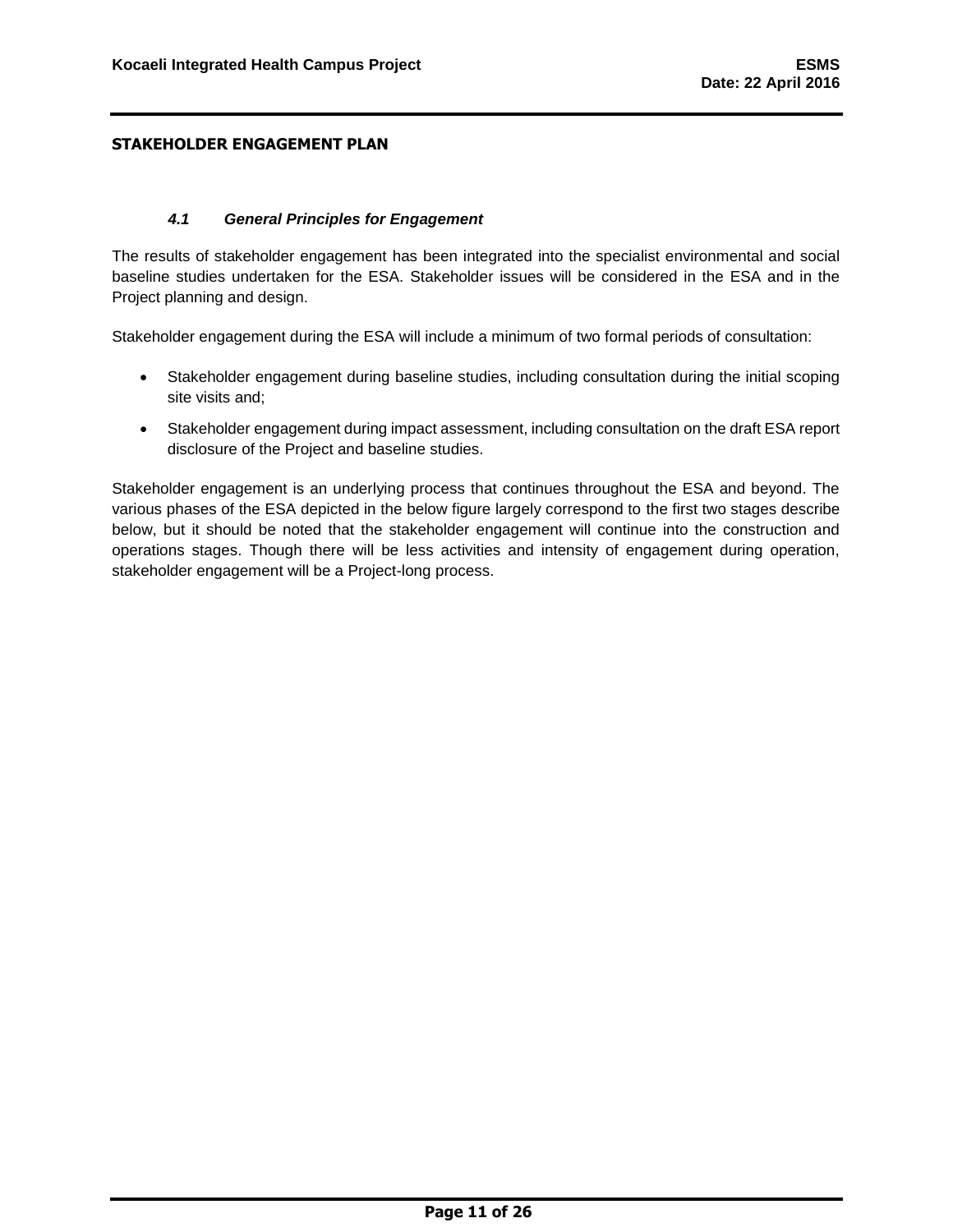

# *4.2 Stakeholder Identification*

<span id="page-12-0"></span>Stakeholder identification is a key step in managing the overall Stakeholder Engagement process. It reduces the risk that a narrow stakeholder group can dominate the consultation process.

Stakeholders are defined as individuals or groups who can affect, or affected by, or have a legitimate interest in the Project results and performance. Some stakeholders are obvious, such as government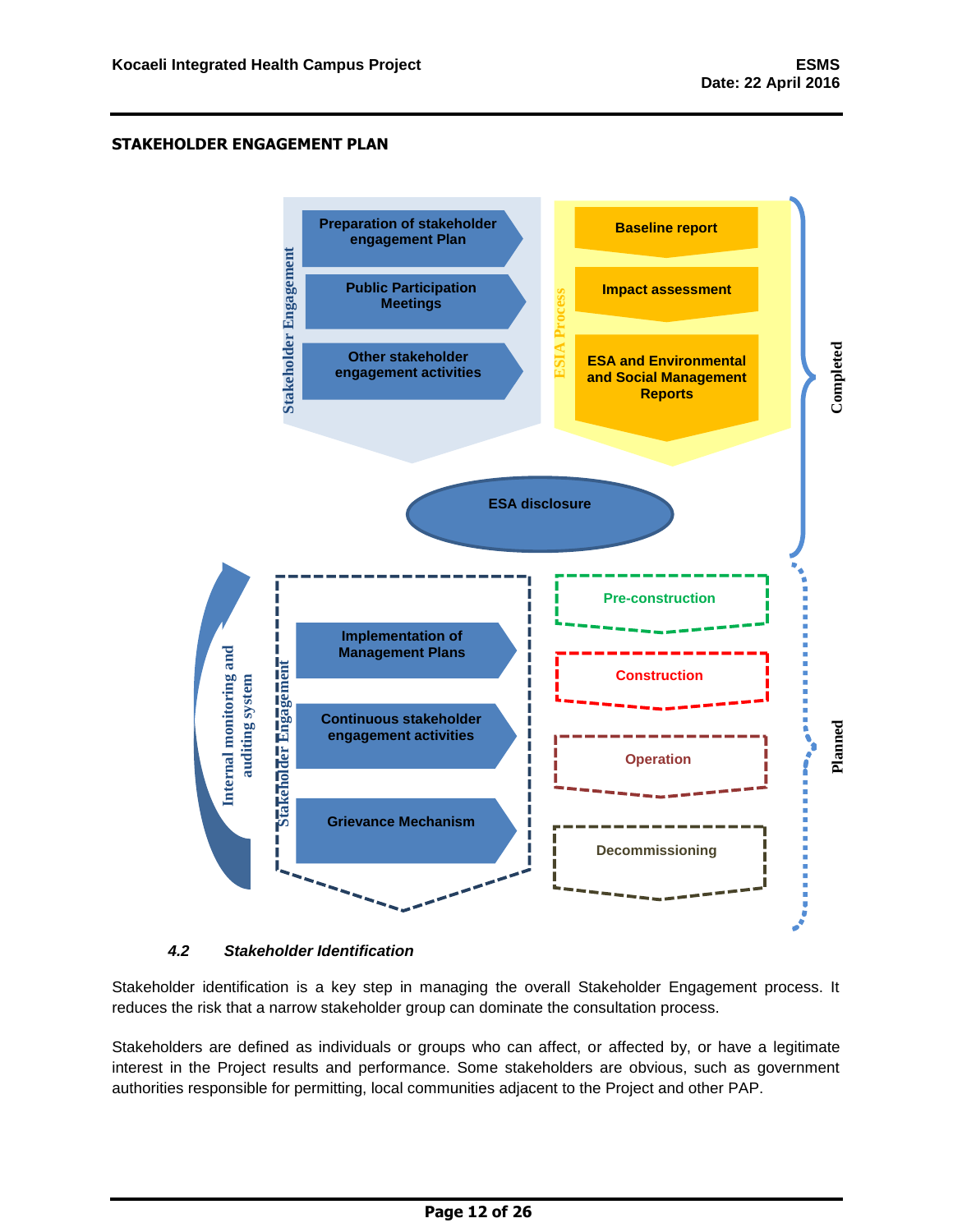The preliminary stakeholder identification intends to include other groups, organizations and individuals that may not appear to be directly involved. The health professionals and educators, for example, may not be directly involved in the Project development, but are familiar with the existing community and socioeconomic dynamics and can help improve the quality of impact analysis. Such consultation is combined with the baseline information collection. Consideration of feedback from such stakeholders helps to align mitigation and social investment with existing initiatives and the actual socio-economic needs.

Expanding the stakeholder identification beyond government and local residents increases the likelihood that a wide representation of interests and opinions will be a priority in the development of the Project.

Stakeholders will be recorded throughout the life of the Project in the following categories:

- Governmental authorities at the national, regional and local levels (Ministry of Health, Provincial Council);
- Multi-national and international organizations (EBRD, IFC, EU);
- Non-commercial, non-governmental and public organizations particularly those with an interest in environmental and social issues at the international, national, regional and local levels;
- Interest groups, such as universities and their foundations, cooperatives, local business establishments, business associations, chambers of commerce and others;
- PAPs including non-organized groups with particular areas of interest or that may be vulnerable (i.e., elderly, people with disabilities, ethnic minorities, etc.). PAPs include land owners and residents that may use communal land;
- Project employees;
- Media and;
- Directly affected community members (living nearby the Project area, patients, hospital employees, visitors etc.)

The initial stakeholder identification for the Project based on the project knowledge and common literature are illustrated in Appendix 1.

#### *4.3 Engagement methods*

<span id="page-13-0"></span>This section reports the methods that will be used throughout the Stakeholder engagement process and identifies how they will be used in the different phases of the Project development, based on the previous engagement experience within the KİP. Each activity allows to reach specific engagement objectives and to engage with different groups of stakeholders, implying various commitment levels from SPV. The CRO and SPV management are therefore in charge of deciding which activities are more appropriate to the different Project phases, based on the framework and indications provided below. The recommended Stakeholder Engagement Activities are the following: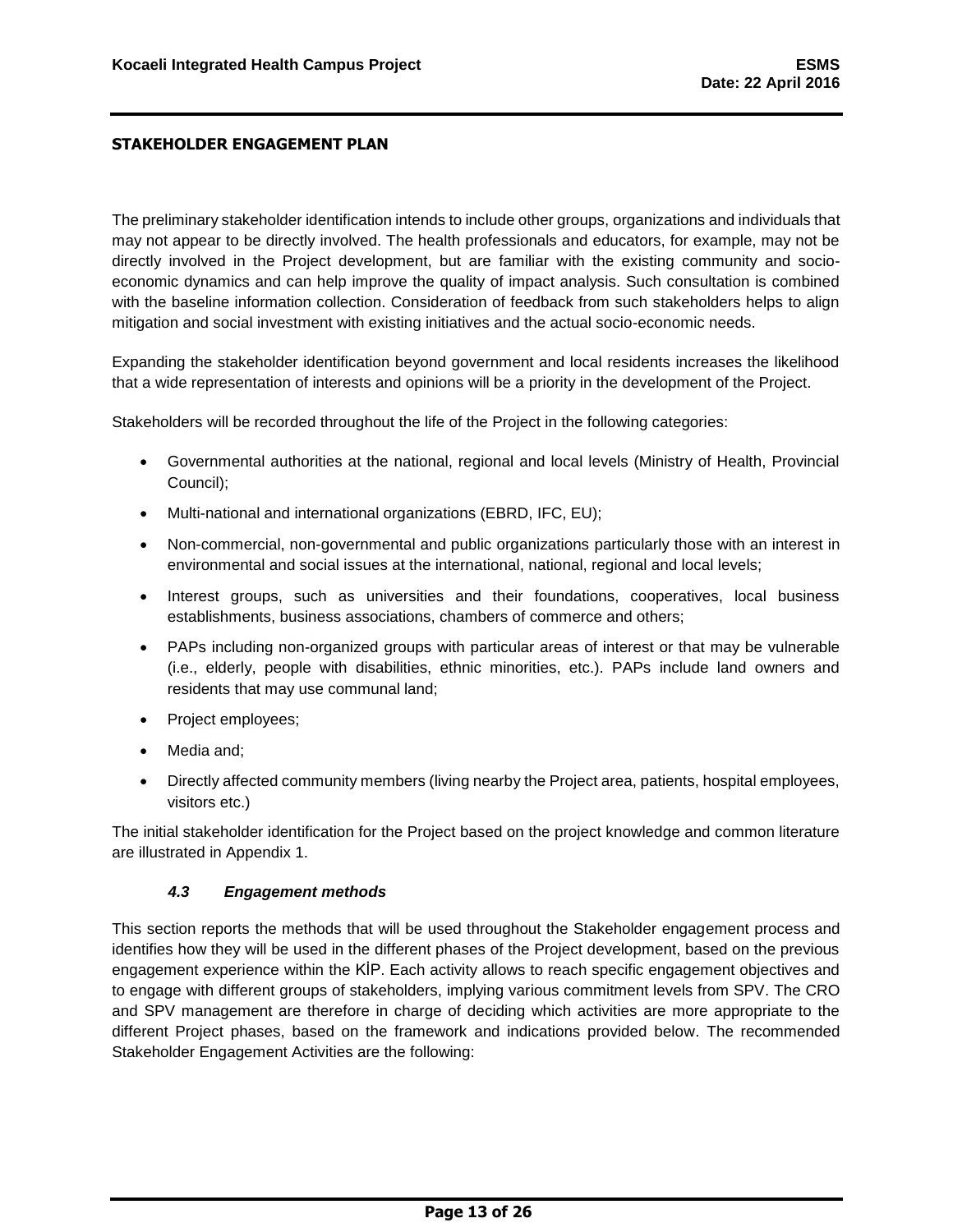**1. Public meetings open to all Stakeholders:** This activity allows involving and reaching out to a wide range of Stakeholders. Due to the interactive approach, concerns and questions from Stakeholders can be discussed directly with SPV and possible answers given during the meeting. However, public meetings can also lead to certain groups prevailing on others during the discussion and to the risk of covering only general or recurring issues. In addition, there is a risk that the same Stakeholders participate or that numbers of attendees dwindle in time. In such cases, SPV should consider implementing different activities.

Announcements of public meetings will made at least two weeks before the meeting by sending written communication to all Stakeholders that have previously participated in SEA and are present in the Register. In addition brochures or posters will be distributed to community representatives and made available in specific places such as the community center. In addition, the CRO should liaise directly with community representatives to inform them on the meeting. If deemed necessary, SPV should organize a transport system to allow all Stakeholders, even those with limited mobility, to participate in the meeting.

The meeting will be chaired by the CRO and representatives of SPV management and of the EPC should be present. Information provided orally during the meeting also will be provided in writing under the form of information sheet or brochure. Attendance of Stakeholders will be registered on a specific form during the meeting.

Once the meeting is over, the CRO is responsible for recording information on the Record form and of collecting meeting related material in the dossier.

**2. Group meetings with community members** that have been identified as being representative of relevant groups (muhtars and tourism representatives, or NGO representatives). In this case, SPV will organize smaller meetings with specific Stakeholders that are particularly relevant within the scope of the Project and that have proven to be proactive and representative during previous activities. This activity allows focusing on specific issues and possibly finding agreed solutions among parties. However, this meeting is closed therefore does not allow full participation to all Stakeholders, possibly leading to the perception in other Stakeholders of being excluded. Announcement of the meeting will be done by the CRO by directly liaising with the selected Stakeholders. If deemed necessary, SPV should organize a transport system to allow all Stakeholders, even those with limited mobility, to participate in the meeting.

The meeting will be chaired by the CRO and representatives of SPV management and of the EPC should be present. Information provided orally during the meeting also will be provided in writing under the form of information sheets or brochures. Attendance of Stakeholders will be registered on a specific form during the meeting. Once the meeting is over, the CRO is responsible for recording information on the Record form and of collecting meeting related material in the dossier.

**3. Open Door event:** This activity consists in inviting the public to visit the Site, to directly present the activities that are occurring onsite. This would be typically done during preconstruction and at the end of construction phase.

An Open Door typically includes an introductory meeting, a tour of selected Site areas accompanied by Company staff and a final Q&A session. The activity has to be carefully planned in order to ensure full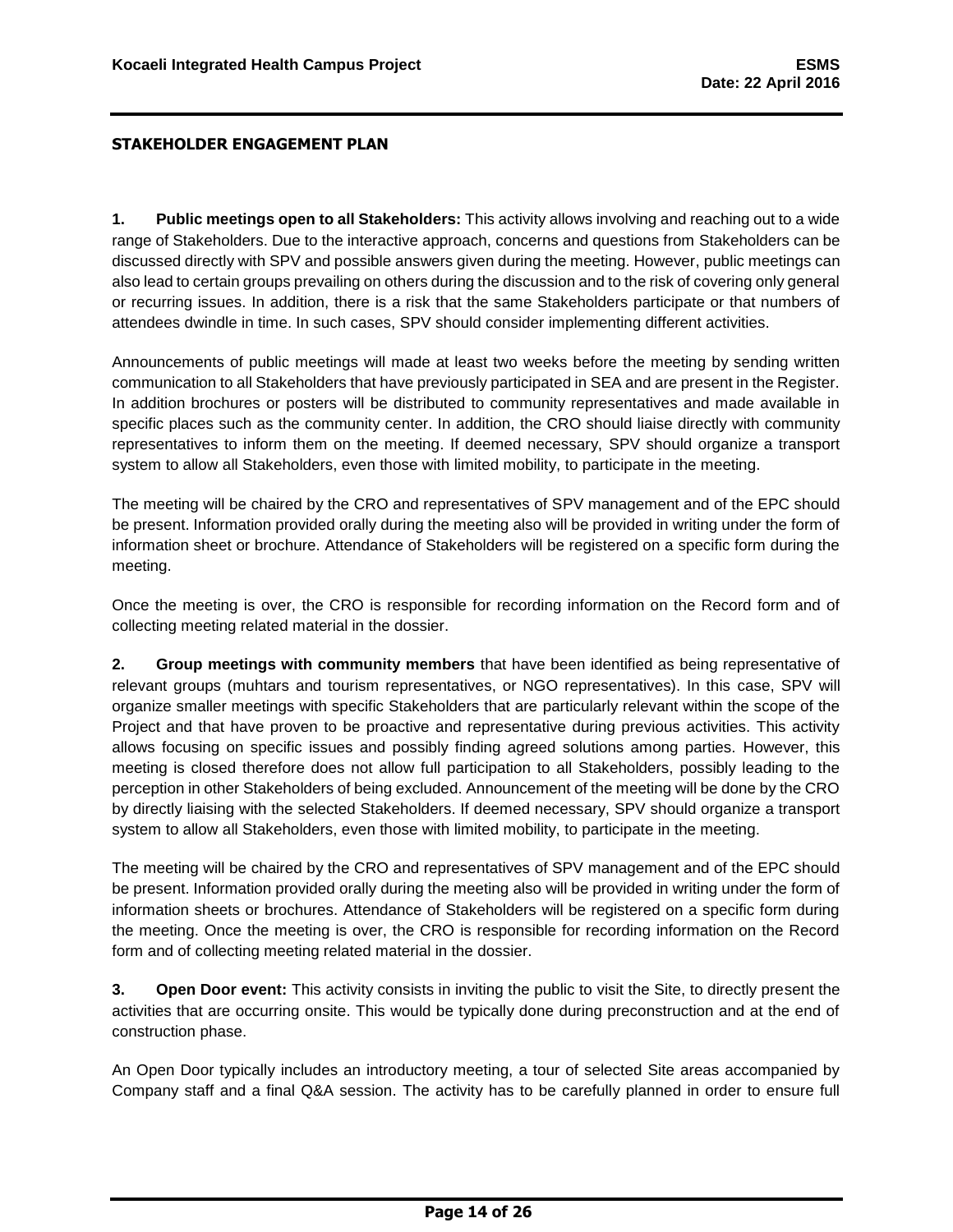safety of attendees and therefore has to be organized with the support of the appropriate resources. Benefits of this activity include the fact that public can see in first hand site activities, possibly reducing undue fears and better understanding the project and its nature. In addition, Open Door events improve the Company's reputation of conducting its operation with a transparent and proactive approach.

Announcements of the Open Door will be made at least two weeks before the event by sending written communication to all Stakeholders that have previously participated in SEA and are present in the Register. Meeting details will be posted on the SPV website and brochures or posters will be distributed to community representatives and made available in specific places such as the community center. In addition, the CRO should liaise directly with community representatives to inform them on the meeting. If deemed necessary, SPV should organize a transport system to allow all Stakeholders, even those with limited mobility, to participate in the meeting. Due to safety issues linked to this activity, interested Stakeholders have to confirm their presence and only those that have responded will be admitted. The event will be leaded by the CRO with the support of technical experts who can explain in better detail certain aspects of the Project. Attendance of Stakeholders has to be registered on a specific form during the meeting. Once the meeting is over, the CRO is responsible for recording information on the Record form and of collecting meeting related material in the dossier.

**4. Newsletters:** This approach is less time-consuming for SPV and allows reaching out to a wide array of Stakeholders. The newsletter will be sent to all Stakeholders that are in the register and will be posted on the SPV website. In addition, printed copies will be posted on a visible bulletin board in locations such as the community center and sent to specific Stakeholders for further distribution. The newsletter alone however cannot be considered a sufficient engagement method because it is a one-way communication tool and does not allow direct interaction between Stakeholders and SPV.

**5. Phone calls:** On a quarterly basis, the CRO will call representative stakeholders to inform them on progress of activities and to discuss possible critical issues that have emerged. This tool is simple to implement and allows creating a strong connection with certain stakeholders and identifying possible problems together in advance.

Previous stakeholder engagement studies and the outcomes of the ESA allow identifying broad issues linked to Project activities that seem to be more relevant to stakeholders. This information is a useful in supporting the preparation and structuring of the SEAs, as it indicates on which subject it is likely that Stakeholders will want to discuss and be informed. Key Issues will evolve in time, based on the status of Project activities and interests of stakeholders, therefore the list will be updated in time based on outcomes of SEAs.

# *4.4 Stakeholder Engagement Program*

<span id="page-15-0"></span>The main objective of the program is to maintain ongoing positive community relations and ensure that all interested Stakeholders/parties are kept informed on all Project activities throughout the entire Project lifecycle.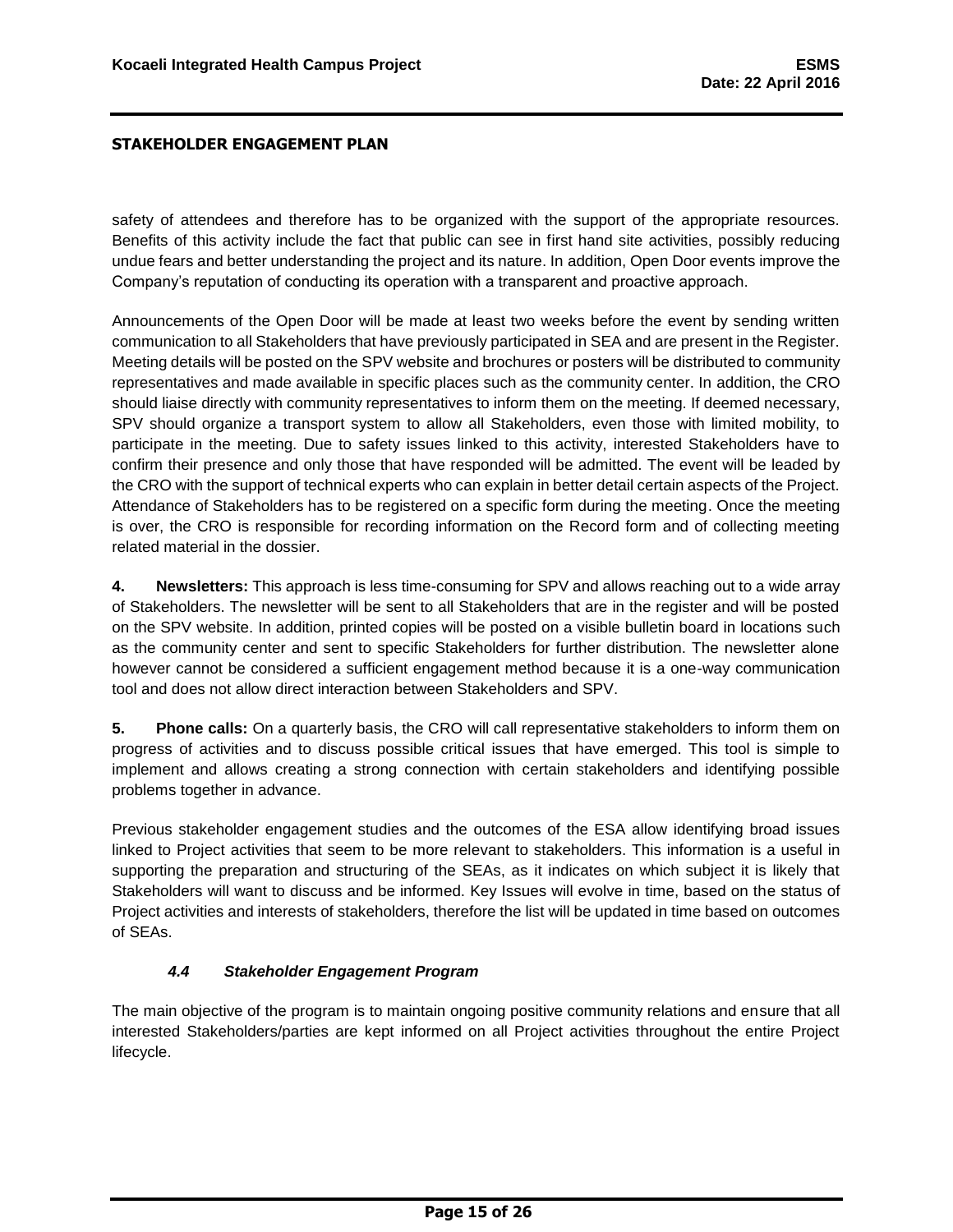The SPV and in particular the CRO is responsible for organizing and implementing these relations and engagement activities in cooperation with SPV Management. Activities will be performed during both the construction, operation and decommissioning phase, at different levels of intensity.

The CRO is responsible for keeping track of all SEAs organized and implemented, by filling in the Stakeholder Engagement Activity Register and the Stakeholder Engagement Activity form at the conclusion of each activity.

The Register has to be filled in also for past activities performed during the ESA phase. In addition for each SEA implemented the CRO has to create a dossier in which all relevant material used or prepared for the activity (announcements, posters, brochures, presentations, attendees sheet, pictures, etc.) is stored.

#### **A.** *Previous Activities*

<span id="page-16-0"></span>As reported in the ESA's SEP, SPV has already performed a number of SEA activities during the ESA process, as required by IFI Standards. A public meeting has been organized at 30 May 2015. Detailed information on these meeting, including attendees, issues covered and outcomes can be found in the Appendix E of the ESA Stakeholder Engagement Plan.

Moreover, a social baseline study has been conducted during the ESA studies by in-depth interviews and focus group meetings. Detailed information about these activities can be found in the Appendix E of the ESA.

# **B.** *Construction Phase*

<span id="page-16-1"></span>SPV will hold regular engagement sessions at least on a quarterly basis with the community and the interest groups throughout the construction period; this is important to ensure that a continuous dialogue with the affected communities is maintained, by keeping them informed and sharing views and ideas. In addition, these activities will be the occasion to update Stakeholders on the implementation and outcomes of the Grievance Mechanism. Based on the previous engagement experience within the SPV, the following activities can be implemented.

Regardless of which engagement activity is performed, at minimum the following information on the Project will be disclosed to Stakeholders:

- Progress of activities and updated schedule of activities, including changes to schedule and forthcoming activities;
- Potential disturbances, hazards and community safety issues associated with construction, and planned mitigation measures;
- Environmental performance against KPI;
- Critical issues faced and corrective actions implemented;
- Indications on Grievance Mechanism performance;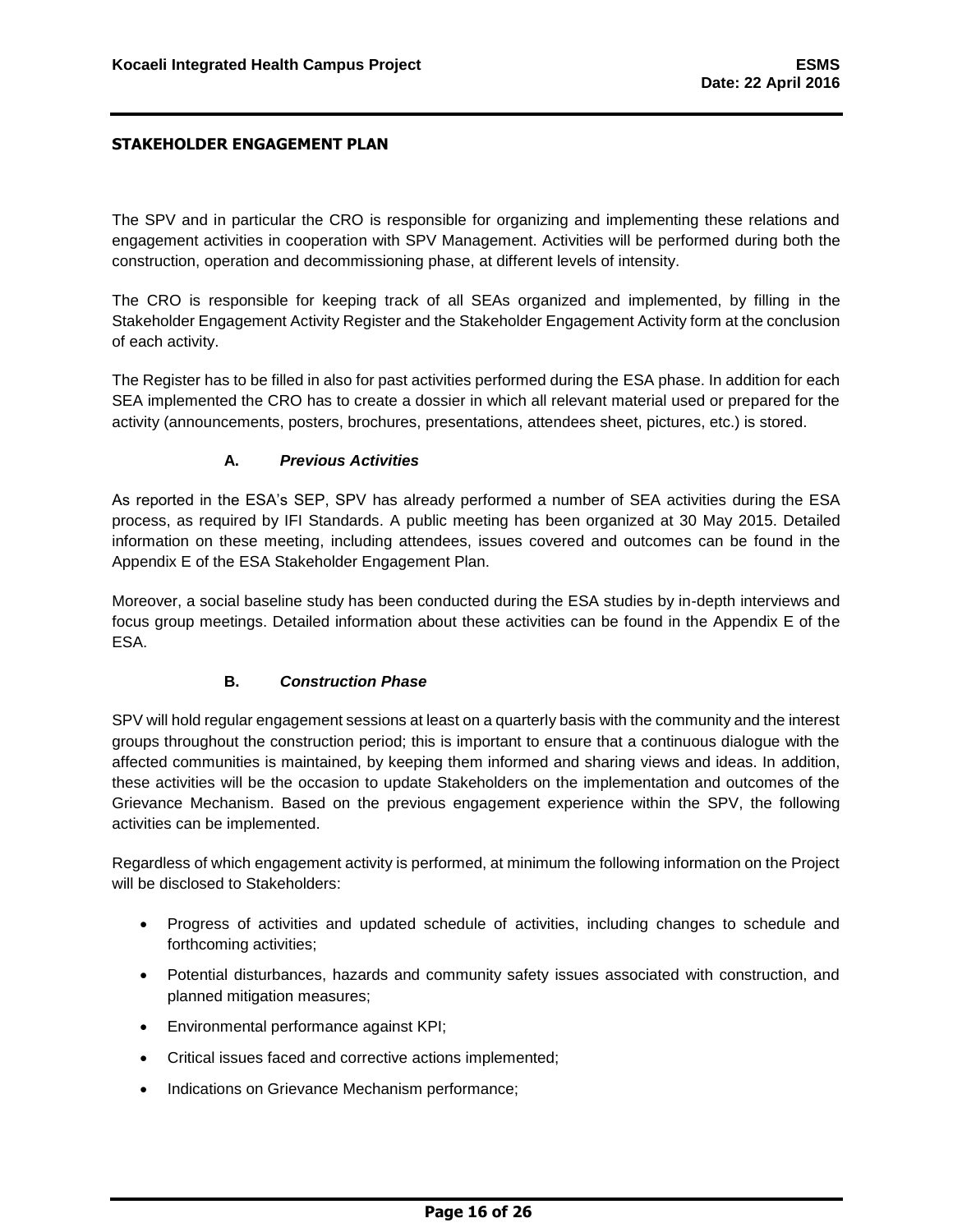- Refresh on ways to get in touch with SPV and channels for grievance submission;
- Any other project-related information considered relevant for Stakeholders.

The CRO, in agreement with the Management, will decide which activity is more appropriate and effective to be implemented, based on outcomes of previous activities and status of construction works. Activities should be implemented with a clear strategy and schedule in mind in order to ensure that the implementation of different activities does not create confusion in Stakeholders. Regardless of the approach chosen, at least one public meeting has to be organized each year, possibly 2-4 weeks after the disclosure of the yearly Report, so that results of the report can be discussed with Stakeholders on this occasion.

#### **C.** *Operation Phase*

<span id="page-17-0"></span>The operation period will be characterized by a decrease of activities on the site, which will remain stable during the subsequent years of operation. Accordingly, the SEAs presented above will be performed with less intensity. At least one public meeting will be organized within the first semester after start of operation, to inform Stakeholders on progress of activities, and then at least once a year, possibly 2-4 weeks after the disclosure of the yearly Report, so that results of the report can be discussed with Stakeholders on this occasion.

Regardless of which engagement activity is performed, at minimum the following information on the Project will be disclosed to Stakeholders:

- Progress of activities and updated schedule of activities, including changes to schedule and forthcoming activities;
- Potential disturbances, hazards and community safety issues associated with construction, and planned mitigation measures;
- Environmental performance against KPI;
- Critical issues faced and corrective actions implemented;
- Indications on Grievance Mechanism performance;
- Refresh on ways to get in touch with SPV and channels for grievance submission;
- Any other project-related information considered relevant for Stakeholders.

Announcements of public meetings will be made at least two weeks before the meeting by sending written communication to all Stakeholders that have previously participated in SEA and are present in the Register. Meeting details will be posted on the SPV website and brochures or posters will be distributed to community representatives and made available in specific places such as the community center. In addition, the CRO will liaise directly with community representatives to inform them on the meeting. If deemed necessary, SPV should organize a transport system to allow all Stakeholders, even those with limited mobility, to participate in the meeting.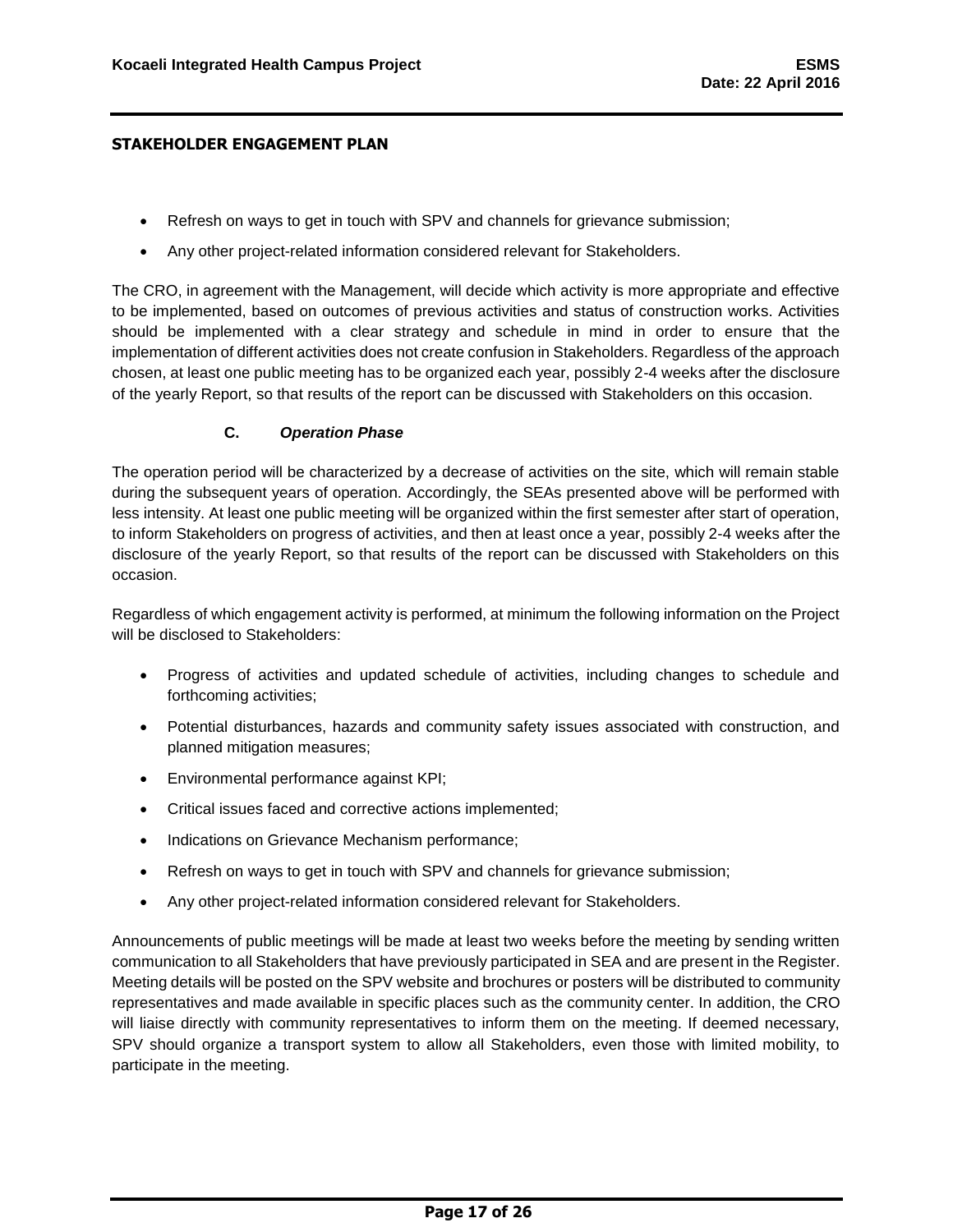The meeting will be chaired by the CRO and representatives of SPV management should be present. Information provided orally during the meeting will also be provided in writing under the form of information sheet or brochure. Attendance of Stakeholders will be registered on a specific form during the meeting. Once the meeting is over, the CRO is responsible for recording information on the Record form and of collecting meeting related material in the dossier.

The CRO, in agreement with the Management, can also decide to implement other forms of engagement on a more frequent basis such as sending out newsletters, organizing open house events or liaising directly with specific Stakeholders. The need and utility of additional SEAs should be assessed based on feedback from previous activities and on the general relation between SPV and Stakeholders.

#### **D.** *Decommissioning phase*

<span id="page-18-0"></span>The objective of stakeholder engagement during the decommissioning phase is to reduce the impacts related to closure, especially any environmental legacy issues.

The hospital will be handed over to government for operation after 25 years. The relevant stakeholder engagement activities for decommisioning will be organized by the government authorities.

#### **E.** *SPV contacts*

<span id="page-18-1"></span>SPV currently has a corporate website.

#### <http://www.kohas.com.tr/tr>

Currently main contact person at SPV is Mr. Mesut Doğan Corporate Contractor Manager [\(mesut.dogan@gamaturkerler.com.tr\)](mailto:mesut.dogan@gamaturkerler.com.tr).

SPV is planning to expend further the web section on environment, including data on environmental and health and safety indicator performances. SPV will also consider creating a specific page on Stakeholder engagement, where outcomes of engagement activities can be documented and monitored, including future reports on sustainability performances and minutes of meetings.

#### **F.** *Timetable*

<span id="page-18-2"></span>The following table provides a general framework schedule of Stakeholder engagement activities that SPV will follow, with indication of deadlines or frequency. It is important that the CRO establishes a clear timetable for Stakeholder Engagement Activities to be held throughout project construction and operation, based on this framework. The final schedule then will be shared internally and with Stakeholders during the activities, so that everyone has a clear understanding of opportunities and channels to get in touch with SPV, in addition to the possibilities offered by the Grievance Mechanism.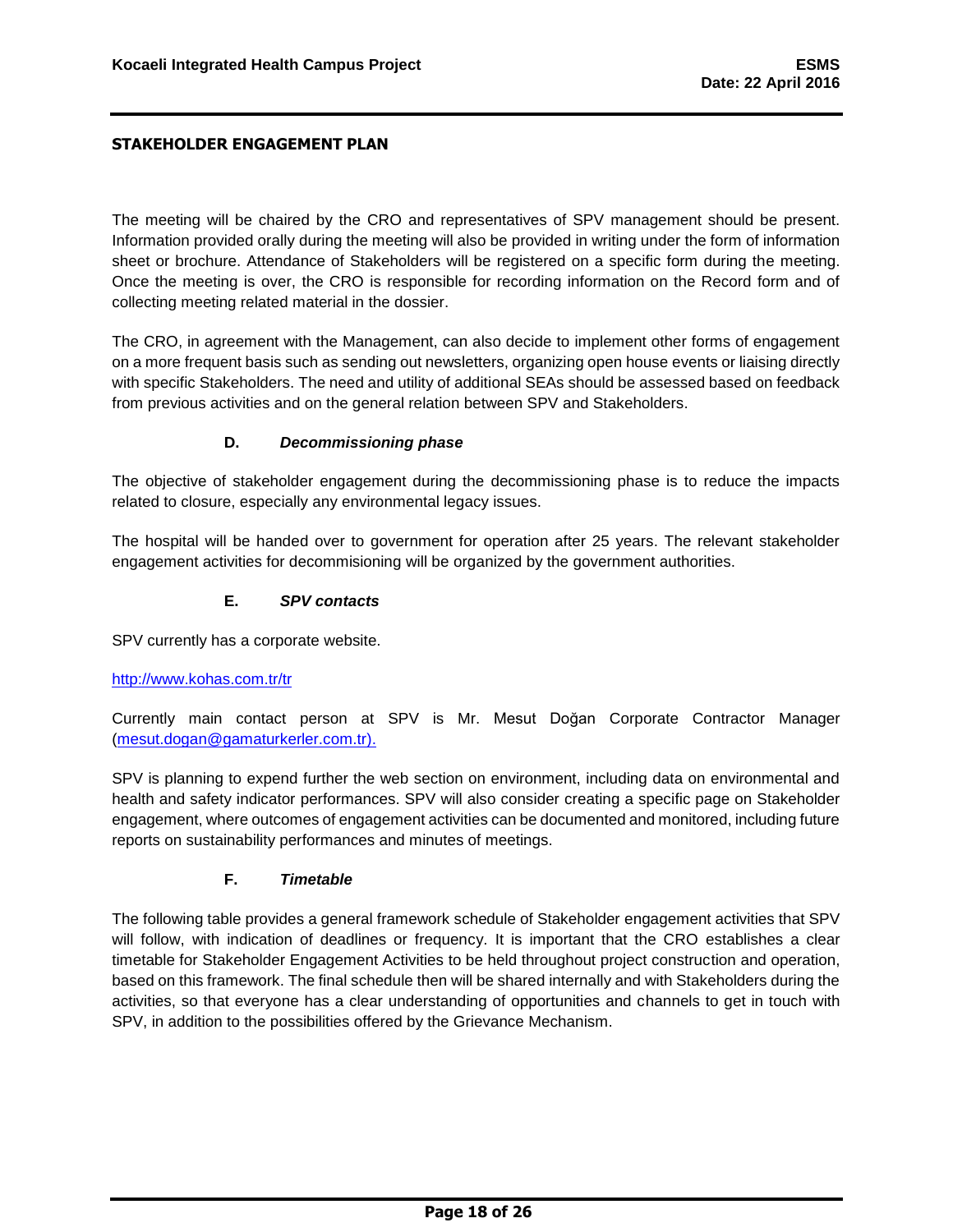| <b>Phase</b> | <b>Activity</b>                                                                                                                                                                    | Deadline or frequency                                                                                                                                                                                                                                                                                     |
|--------------|------------------------------------------------------------------------------------------------------------------------------------------------------------------------------------|-----------------------------------------------------------------------------------------------------------------------------------------------------------------------------------------------------------------------------------------------------------------------------------------------------------|
| Construction | • Public meeting<br>• Group meeting with selected<br>Stakeholders such as local authorities or<br>any other relevant NGOs<br>• Open House Events<br>• Newsletters<br>• Phone calls | The following frequency of activities is<br>suggested:<br>Public meeting: at least once a year,<br>possibly shortly after the disclosure or the<br>yearly report.<br>Group meetings: once a year;<br>Open House Events: at the end of<br>construction<br>Newsletters: quarterly<br>Phone calls: quarterly |
| Operation    | • Public meeting<br>• Group meeting with selected<br>Stakeholders such as local authorities or<br>any other relevant NGOs<br>• Open Door Events<br>• Newsletters<br>• Phone calls  | A public meeting has to be organized in the<br>first semester after the start of operations;<br>then at least one public meeting per year<br>and other activities on an "as-needed"<br>basis.                                                                                                             |

#### *4.5 Grievance Mechanism*

<span id="page-19-0"></span>The Grievance Mechanism is an important tool within the framework of the SEP. The objective of the Grievance Mechanism is to demonstrate responsiveness to Stakeholder needs and facilitate a trustworthy and constructive relationship. The Grievance Mechanism is a procedure through which communities, groups and individuals affected by the Project activities can formally communicate their concerns and grievances to the Project Owner and facilitate resolutions that are mutually acceptable by the parties, within a reasonable timeframe. A specific Workers' Grievance Mechanism is also set up for workers, and their organizations, directly or indirectly employed in the Project construction and operation processes, in order to ensure that they can freely express opinion and complaints.

Due to the importance of this tool, the procedure of the Grievance Mechanism is fully covered in a specific document; detailed information on guiding principles, principles, roles and responsibilities and implementation can be found in this procedure (KİP-ESMS-GRM-001, Grievance Mechanism Procedure)..

#### <span id="page-19-1"></span>**5.0 MONITORING**

Monitoring of the procedure will be done by the CRO, who has to report results of SEAs to the Management, as described below in the reporting section. In particular the CRO will monitor and inform on the performance of activities, and on adherence to the planned timetable.

Implementing strong and effective SEA derives from a series of factors that do not depend entirely on SPV. Therefore, It can be presumably expected that the Plan will have to be amended and refined throughout the Project, based on success of activities and feedback from Stakeholders. An assessment of the effectiveness of the activities implemented has to be done by the CRO mainly using qualitative information, by looking at the "lesson learned" reports on a periodical basis and at the feedback and response from Stakeholders. In addition the level of participation from Stakeholders is a good indicator whether the activities are effective or not.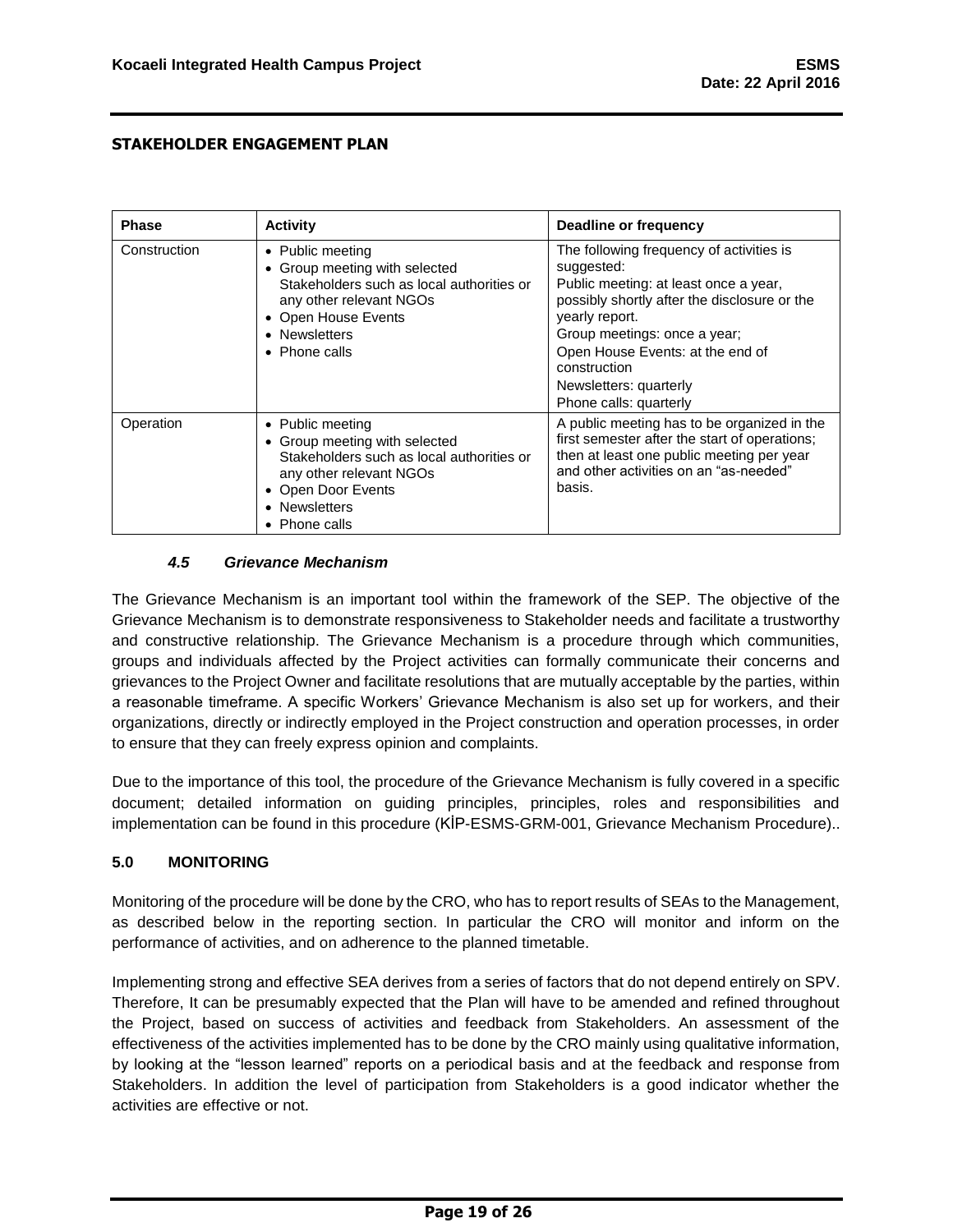Based on this assessment the CRO is responsible of identifying corrective actions to be implemented and to propose them to the Management on an "as needed" basis or during periodic meetings. Management will discuss proposals and will decide whether amendments to the Plan should be implemented. The specialized contractor on social issues will be involved as needed in this review process to ensure effectiveness of the corrective actions.

#### <span id="page-20-0"></span>**6.0 AUDIT AND REVIEW**

The correct implementation of this Management Plan is verified through internal inspections and audits to be carried out according to the requirements included in section "Internal audit" of the ESMS Manual.

The schedule, the frequency, the scope and objectives of the audit as well as the responsible internal auditors are indicated in the Audit Program that is developed and updated by SPV HSE Department.

Internal auditing will address:

- The correct implementation of this Management Plan;
- The compliance to the frequency and to the planned schedule of activities indicated in the Plan;
- Timely and effective reporting as indicated in section 7.

During the inspections the audit will address in particular:

- Review of Stakeholder Engagement Activities Record to ensure that record is filled correctly;
- Review of Stakeholder Engagement Activity forms and dossiers to ensure that information and material is filed and registered correctly;
- Review of Stakeholder Register to ensure that the list is continuously updated;
- Review of periodic reports prepared by the CRO to ensure that they are compiled correctly
- Levels of stakeholder participation in activities and of stakeholder satisfaction based on the information presented in the "lessoned learned" section of the SEA Record form.
- Levels of satisfaction to the Grievance Mechanism effectiveness based on the information presented in the "lessoned learned" section of the Grievance Record form.

Evidences and results of the inspection and audit activities are included in the audit reports and in the "Non-Conformity and Preventive/Corrective actions" records.

SPV Management reviews results of inspections and audits and the progress of the Preventive/Corrective actions and takes additional appropriate actions if necessary according to the indications included in "Management Review" of the ESMS Manual.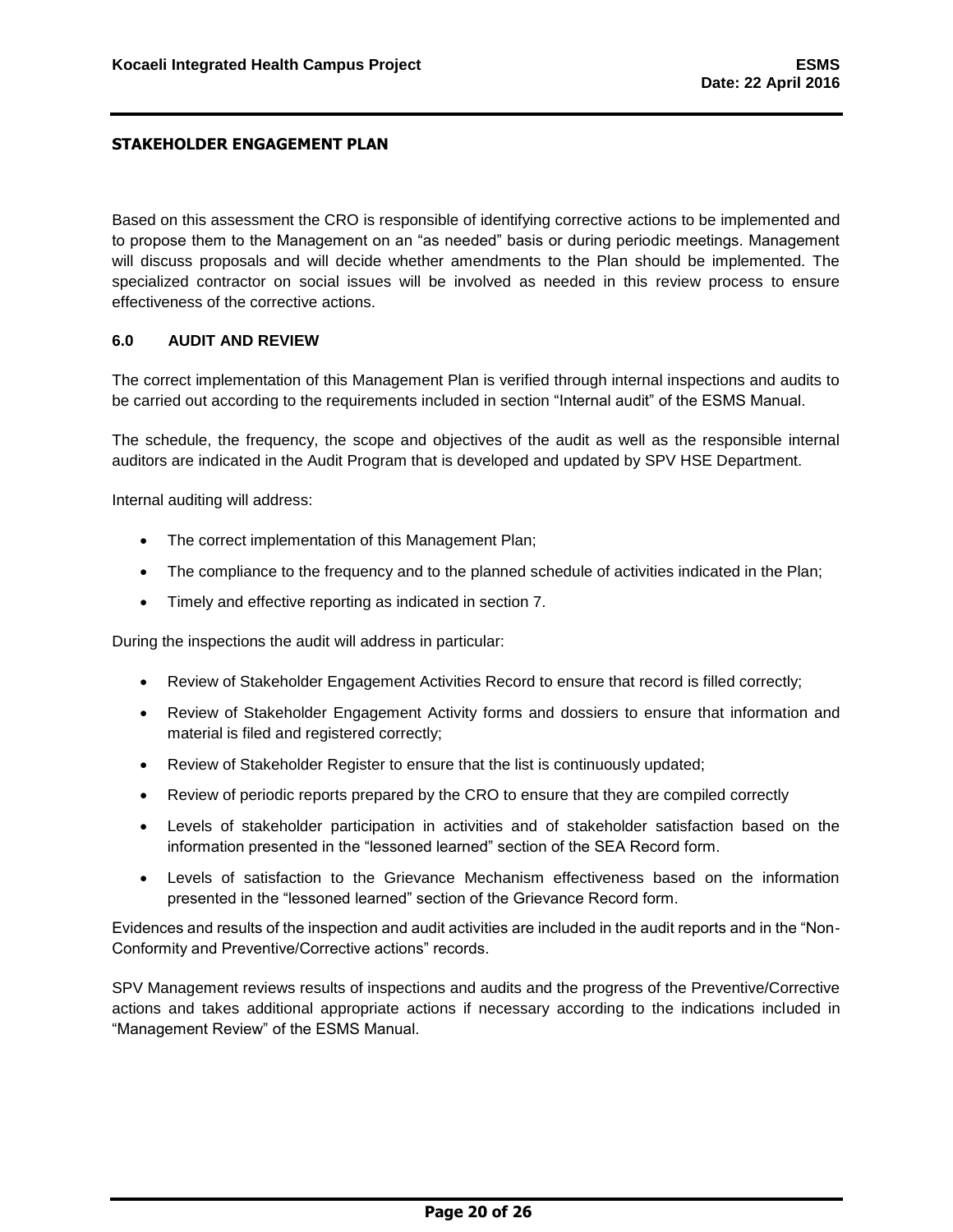#### <span id="page-21-0"></span>**7.0 REPORTING**

The outcomes of SEAs will be regularly reported both internally and externally.

# *7.1 Internal Reporting*

<span id="page-21-1"></span>With regards to internal reporting, the CRO is responsible for liaising with management on a regular and on need basis, to inform on general progress of the Plan implementation and to seek for advice when needed.

In addition the CRO will prepare formal periodic reports on a six monthly basis during the construction phase, and the operation phase. Reports have to contain the following information:

- Overall data on number and typology of activities performed;
- Attendance and feedback from Stakeholders;
- Problems and critical issues emerged;
- Status of Grievance Mechanism performance and critical issues emerged;
- Corrective actions taken within the Plan and schedule;
- Decisions to be taken with the management;

Reports will be presented during a six-monthly meeting to the Management and to any other staff deemed necessary. This report constitutes the basis for the monitoring report to be available for the Lenders.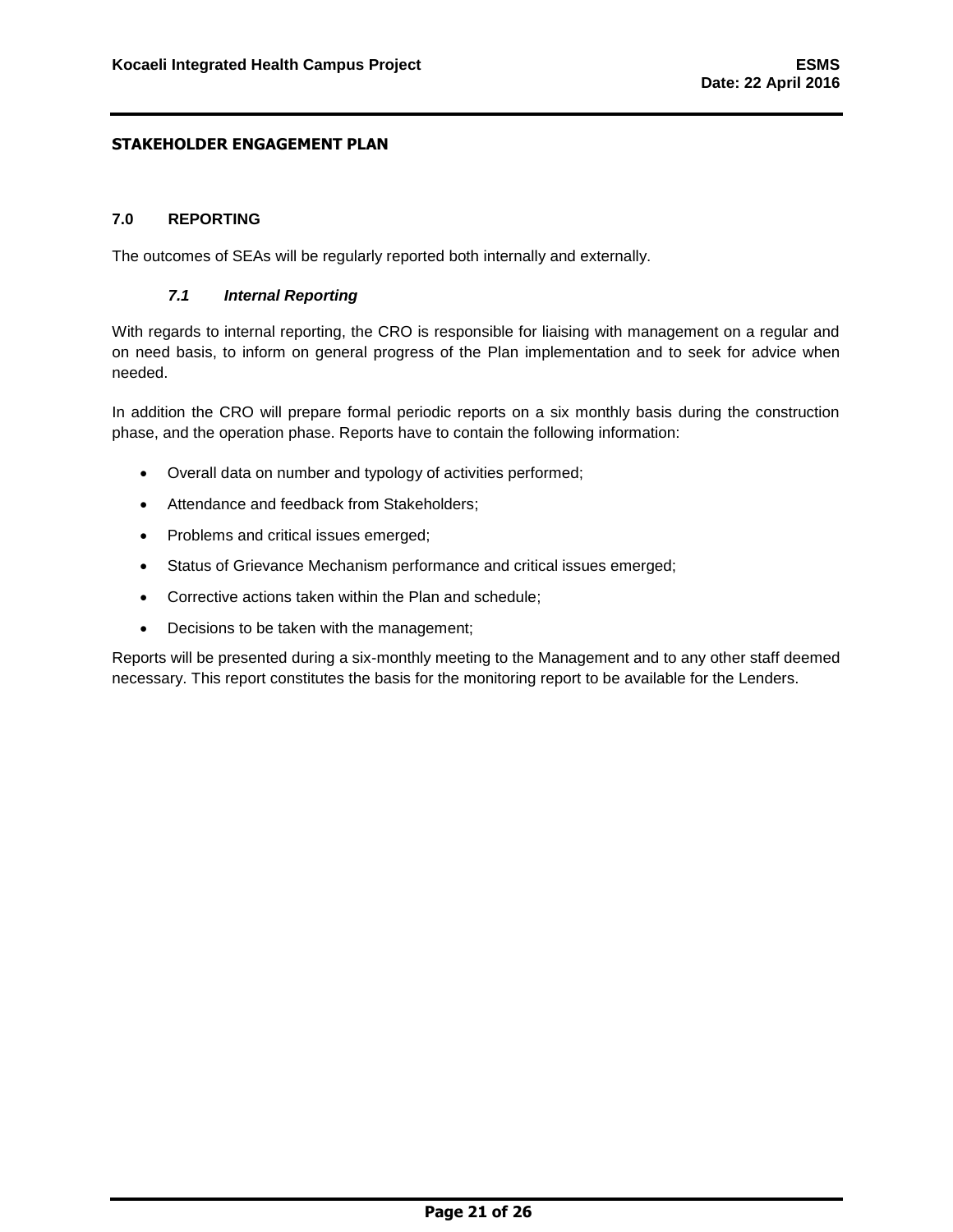**APPENDIX 1**

**LIST OF PROJECT STAKEHOLDERS**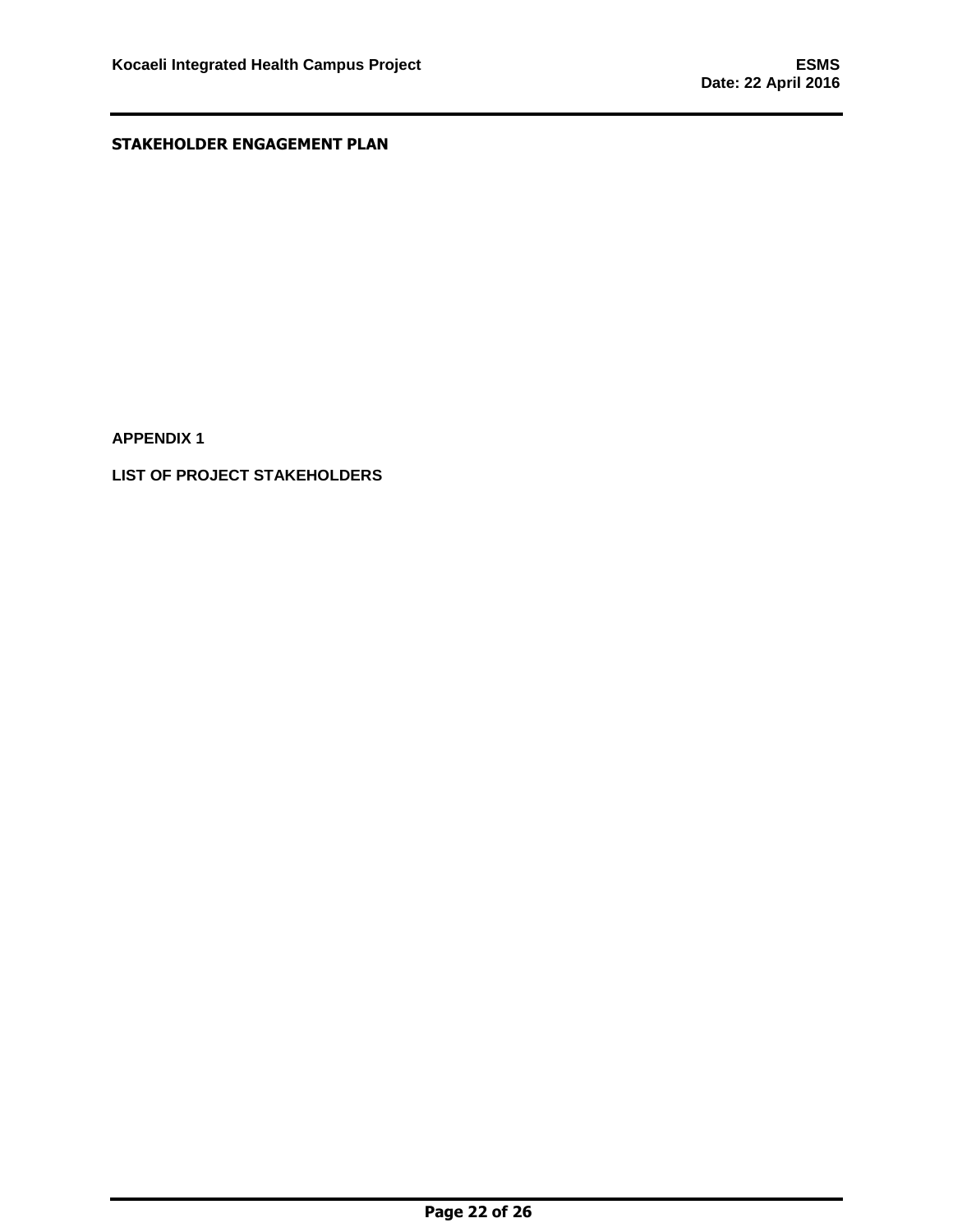| Level                             | Organization                                                                                                                              | <b>Relationship with the Project</b>                                                                               |  |  |
|-----------------------------------|-------------------------------------------------------------------------------------------------------------------------------------------|--------------------------------------------------------------------------------------------------------------------|--|--|
| <b>Governmental Organizations</b> |                                                                                                                                           |                                                                                                                    |  |  |
|                                   | Ministry of Health ("MoH"), General Directorate of Health<br>Investments                                                                  |                                                                                                                    |  |  |
|                                   | MoH, General Directorate of Management Services                                                                                           |                                                                                                                    |  |  |
|                                   | MoH, Public Hospitals Institution                                                                                                         | The Project has been proposed by MoH.<br>MoH will be responsible for the provision                                 |  |  |
|                                   | MoH, General Directorate of Health Services                                                                                               | of medical services during operation                                                                               |  |  |
|                                   | MoH, Department of Public Private Partnership                                                                                             | phase of the Project.                                                                                              |  |  |
|                                   | MoH, General Directorate of Emergency Health Services                                                                                     |                                                                                                                    |  |  |
|                                   | MoH, Public Health Agency of Turkey                                                                                                       |                                                                                                                    |  |  |
|                                   | Ministry of Environment and Urbanisation ("MoEU"),<br>General Directorate of Environmental Impact<br>Assessment ("EIA"), Permit and Audit |                                                                                                                    |  |  |
| <b>National</b>                   | MoEU, General Directorate of Environmental<br>Management                                                                                  | MoEU has regulatory functions relating to                                                                          |  |  |
|                                   | MoEU, General Directorate of Spatial Planning                                                                                             | the Project such as the EIA permit and<br>environmental permitting                                                 |  |  |
|                                   | MoEU, General Directorate of Land Registry and<br>Cadastre                                                                                |                                                                                                                    |  |  |
|                                   | MoEU, General Directorate of Protection of Natural<br>Assets                                                                              |                                                                                                                    |  |  |
|                                   | Ministry of Labour and Social Security ("MoLSS"),<br>General Directorate of Labour                                                        | MoLSS may have specific remarks on                                                                                 |  |  |
|                                   | MoLSS, General Directorate of Occupational Health and<br>Safety                                                                           | labour and working conditions, health<br>and safety of the healthcare personal.                                    |  |  |
|                                   | MoLSS, Social Security Institution                                                                                                        |                                                                                                                    |  |  |
| Regional                          | Kocaeli Regional Directorate of Labour and Social<br>Security                                                                             | Specific remarks may be given by the<br>Regional Directorate that is related to the<br>regional healthcare labour. |  |  |
| <b>Provincial</b>                 | The Governorship of Kocaeli                                                                                                               | The governorship is the highest authority<br>in the province representing national<br>government.                  |  |  |
|                                   | The Greater Municipality of Kocaeli                                                                                                       | The municipality and its relevant<br>departments will have responsibilities<br>relevant to the Project.            |  |  |
|                                   | The Greater Municipality of Kocaeli, Department of<br><b>Transport Coordination</b>                                                       | The organization may have specific<br>remarks on the management of traffic<br>related to the Project.              |  |  |
|                                   | Kocaeli Governorship Provincial Directorate of Health                                                                                     |                                                                                                                    |  |  |
|                                   | Kocaeli Governorship Provincial Directorate of Public<br>Health                                                                           | These organizations are relevant in terms                                                                          |  |  |
|                                   | Kocaeli Province General Secretariat of Public Hospitals                                                                                  | of provision of health services and<br>healthcare labour in the province.                                          |  |  |
|                                   | Kocaeli Provincial Directorate of Social Security<br>Institution                                                                          |                                                                                                                    |  |  |
|                                   | Kocaeli Provincial Directorate of Environment and<br>Urbanization ("PDoEU")                                                               | PDoEUP has regulatory functions<br>relating to the Project such as                                                 |  |  |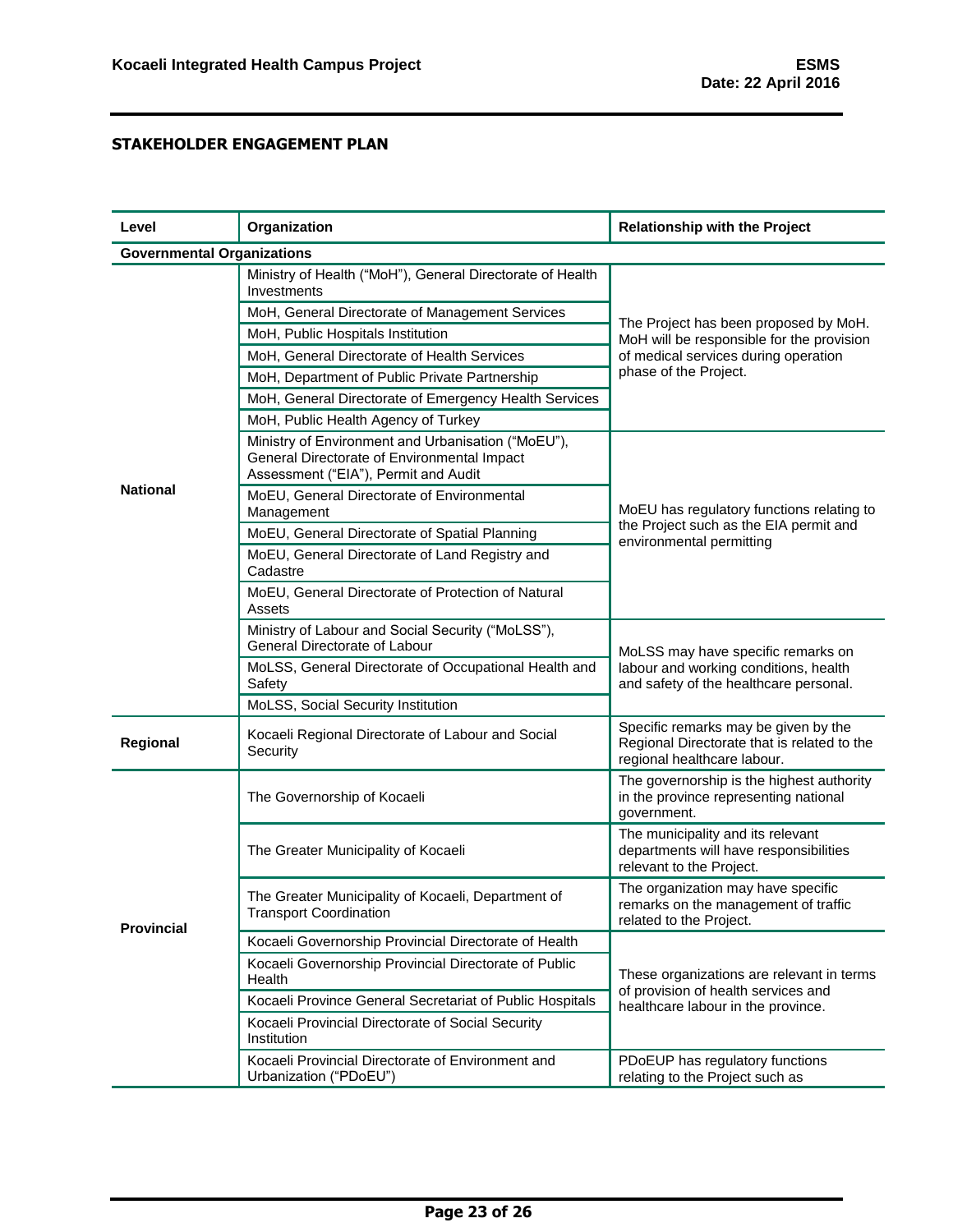| Level                                 | Organization                                                            | <b>Relationship with the Project</b>                                                                                                                                                                                                                                                                                                             |  |  |
|---------------------------------------|-------------------------------------------------------------------------|--------------------------------------------------------------------------------------------------------------------------------------------------------------------------------------------------------------------------------------------------------------------------------------------------------------------------------------------------|--|--|
|                                       |                                                                         | environmental impact assessment<br>permits and environmental permitting.                                                                                                                                                                                                                                                                         |  |  |
|                                       | Kocaeli Disaster and Emergency Management<br>Directorate                | This organization has a function to<br>manage and respond to emergency<br>cases.                                                                                                                                                                                                                                                                 |  |  |
|                                       | Kocaeli Provincial Directorate of Culture and Tourism                   | This organization may provide specific<br>remarks related to the archaeological<br>potential of the Project site.                                                                                                                                                                                                                                |  |  |
|                                       | <b>Izmit Municipality</b>                                               | The Project site is located in the İzmit<br>District. The Municipality of İzmit is a<br>stakeholder as it would be one of the<br>authorities to grant relevant permits,<br>approvals and consents during the<br>planning, construction and operation of<br>the Project.<br>Other institutions may provide Project<br>and site specific concerns. |  |  |
|                                       | Mukhtar of Tavşantepe Neighbourhood                                     |                                                                                                                                                                                                                                                                                                                                                  |  |  |
| <b>District</b>                       | Mukhtar of Bekirdere Neighbourhood                                      | These stakeholders may have local and<br>specific concerns about the Project                                                                                                                                                                                                                                                                     |  |  |
|                                       | Mukhtar of 28 Haziran Neighbourhood                                     |                                                                                                                                                                                                                                                                                                                                                  |  |  |
|                                       | Mukhtar of Malta Neighbourhood                                          |                                                                                                                                                                                                                                                                                                                                                  |  |  |
|                                       | Mukhtar of Gündoğdu Neighbourhood                                       |                                                                                                                                                                                                                                                                                                                                                  |  |  |
|                                       | Mukhtar of Yeşilova Neighbourhood                                       |                                                                                                                                                                                                                                                                                                                                                  |  |  |
|                                       | Administratives of Yarbay Refik Cesur Elementary<br>ш<br>School         | These stakeholders may have local<br>concerns in rlation to the traffic and the<br>characteristics of the project                                                                                                                                                                                                                                |  |  |
| <b>Non-Governmental Organizations</b> |                                                                         |                                                                                                                                                                                                                                                                                                                                                  |  |  |
|                                       | <b>Turkish Medical Association</b>                                      | This organization may provide specific<br>remarks related to the Project.                                                                                                                                                                                                                                                                        |  |  |
| <b>National</b>                       | Trade Union of Public Employees in Health and Social<br><b>Services</b> | These associations together with the<br><b>Turkish Medical Association has</b>                                                                                                                                                                                                                                                                   |  |  |
|                                       | Association of Social Service Specialists                               | published a notice on PPPs.                                                                                                                                                                                                                                                                                                                      |  |  |
|                                       | Association of All Technicians of Radiology                             |                                                                                                                                                                                                                                                                                                                                                  |  |  |
|                                       | <b>Turkish Dental Association</b>                                       |                                                                                                                                                                                                                                                                                                                                                  |  |  |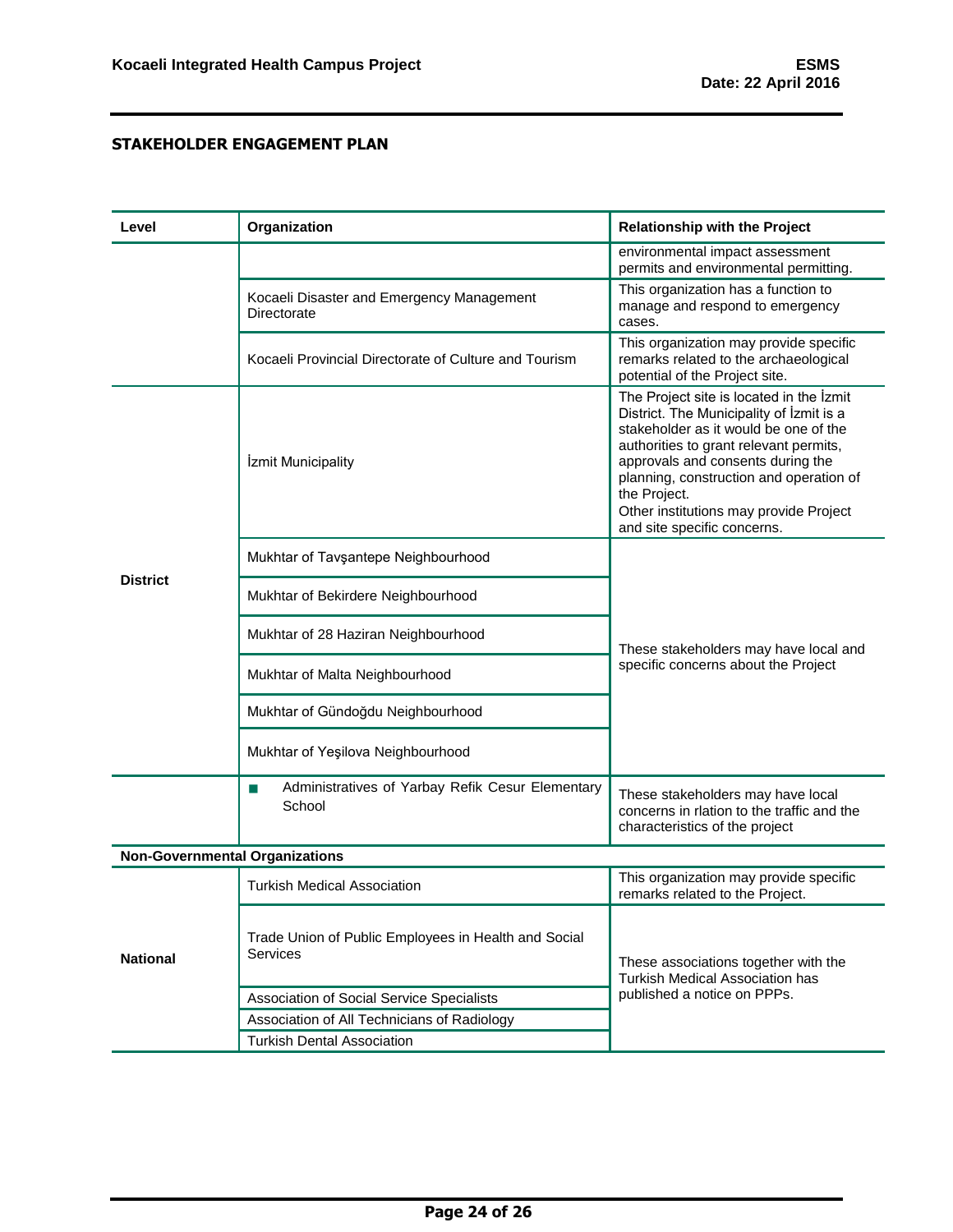| Level               | Organization                                                                                                                                                                                                                                                                                                                                                  | <b>Relationship with the Project</b>                                                                                                                                                              |  |
|---------------------|---------------------------------------------------------------------------------------------------------------------------------------------------------------------------------------------------------------------------------------------------------------------------------------------------------------------------------------------------------------|---------------------------------------------------------------------------------------------------------------------------------------------------------------------------------------------------|--|
|                     | Turkey Trade Union (s) in Health Service Sector such as:<br>Trade Union of Employees of Health and Social<br>$\blacksquare$<br><b>Services</b><br>Trade Union of All Employees of Health and Social<br>ш<br>Services<br><b>Trade Union of Medical Workers</b><br>T.<br>Trade Union of Public Employees in Health and<br>T.<br>Social Service Branch in Turkey | Trade unions are important stakeholders<br>representing the labour rights of the<br>health sector personnel.                                                                                      |  |
|                     | <b>Turkish Red Crescent</b><br><b>Turkish Nurses Association</b><br>Paediatric Nurses Association                                                                                                                                                                                                                                                             |                                                                                                                                                                                                   |  |
|                     | <b>Oncologic Nurses Association</b><br><b>Urology Nurses Association</b><br><b>Obstetricians and Nurses Association</b>                                                                                                                                                                                                                                       |                                                                                                                                                                                                   |  |
|                     | <b>Turkish Intensive Care Nurses Association</b><br>Doctors' Rights Association                                                                                                                                                                                                                                                                               | These associations are relevant social<br>organizations working on the different<br>areas of the healthcare sector and may<br>provide specific remarks based on their<br>areas of specialization. |  |
|                     | Doctors Association<br>Contemporary Pharmacist's Association                                                                                                                                                                                                                                                                                                  |                                                                                                                                                                                                   |  |
|                     | Association of Patient's and Patients' Relatives' Rights<br>Association of Health Employees<br>The Health Foundation of Turkey                                                                                                                                                                                                                                |                                                                                                                                                                                                   |  |
|                     | Foundation of Hope in Health<br>Health Tourism Association of Turkey                                                                                                                                                                                                                                                                                          |                                                                                                                                                                                                   |  |
|                     | Turkey Confederation of Disabled<br><b>Turkey Handicapped Association</b>                                                                                                                                                                                                                                                                                     | Views of these associations are<br>important to understand their<br>expectations.                                                                                                                 |  |
|                     | Provincial offices of nationwide health sector trade<br>unions                                                                                                                                                                                                                                                                                                | These organizations are representatives<br>of similar national organizations and may                                                                                                              |  |
|                     | Turkish Red Crescent Kocaeli Office<br>Medical Association Kocaeli Office                                                                                                                                                                                                                                                                                     | provide specific remarks related to the<br>issues in the province.                                                                                                                                |  |
| <b>Provincial</b>   | Chamber of Environmental Engineers (Kocaeli Regional<br>Representative Office)                                                                                                                                                                                                                                                                                |                                                                                                                                                                                                   |  |
|                     | Chamber of Urban Planners (Kocaeli Office)<br>Chamber of Civil Engineers (Kocaeli Office)<br>Chamber of Architects (Kocaeli Office)                                                                                                                                                                                                                           | These chambers/associations may<br>provide province-specific and/or site-<br>specific remarks related to the project.                                                                             |  |
|                     | Chamber of Geophysics Engineers Kocaeli Office)<br>Chamber of Geology Engineers (Kocaeli Office)                                                                                                                                                                                                                                                              |                                                                                                                                                                                                   |  |
| <b>Universities</b> |                                                                                                                                                                                                                                                                                                                                                               |                                                                                                                                                                                                   |  |